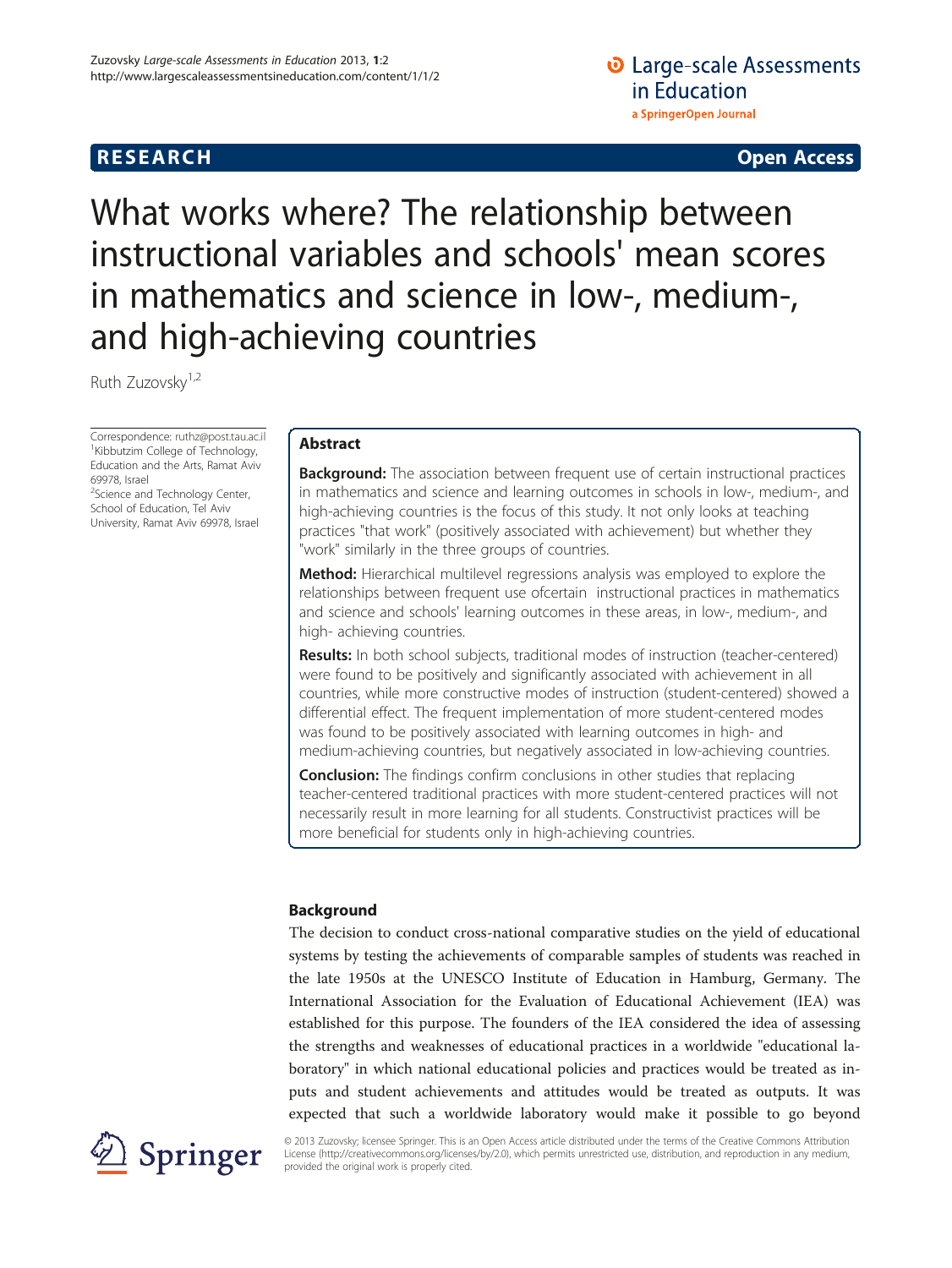descriptive identification of salient factors that account for cross-national differences toward explaining, predicting, and arriving at valid international generalizations regarding what works in education (Húsen, [1973\)](#page-17-0).

Facing an educational reality in which variability exceeds similarity, the goal of constructing a comprehensive educational theory was relinquished, and instead of searching for similarities, researchers favored examining the differences that distinguished one country from another. Attempts to follow this line using data from all participating countries are rare. Researchers usually prefer to analyze data from only a few selected countries and delineate the differences or similarities among them (e.g., House, [2005](#page-17-0); House & Telese, [2008](#page-17-0); Le et al., [2006](#page-17-0); Stevenson et al., [1987](#page-18-0); Stigler et al. [1999](#page-18-0)). Among the studies that dealt with all participating countries are ones conducted by Schmidt et al. [\(1997a](#page-17-0), [b\)](#page-17-0), Schmidt et al. [\(2001\)](#page-17-0), and Houang et al. ([2004\)](#page-17-0), which aimed to identify differences and similarities that underlie the intended and implemented curricula of science and mathematics in all the countries that participated in the first cycle of Trends in International Mathematics and Science Study (TIMSS).

Other studies dealt with patterns of students' responses to test items in different countries (Dudits & Elijio, [2008](#page-17-0); Grønmo et al. [2004](#page-17-0); Rutkowski & Rutkowski, [2009](#page-17-0); Zabulionis, [2001\)](#page-18-0), which was defined as the "attained curricula." A different perspective on distinguishing among countries using the TIMSS 2003 database focused on clustering them according to teaching practices and attitudes toward mathematics as a school subject (Japeli-Pavesic & Korenjak-Cerne, [2004\)](#page-17-0), or using TIMSS 1999 data to describe teaching practices in mathematics in 38 countries (Desimone et al. [2005](#page-16-0)).

All these studies focused mainly on differentiating among countries using descriptive measures of curriculum—implemented or attained, students' backgrounds and attitudes, classroom practices, school climate, students' responses to test items, and other contextual or outcome variables. The variability revealed in these studies led the researchers to conclude that teaching is not culturally independent (Fuller & Clarke, [1994\)](#page-17-0). These conclusions were in line with findings drawn from other studies (Dale, [2000;](#page-16-0) Dale & Robertson, [2002\)](#page-16-0), which provided evidence for regional similarities and argued for three regions of harmonized curricula and instruction: Europe, Asia, and America.

Adopting this view also directed me, in the early stages of the present study, to classify countries a priori according to cultural and geographical similarities, such as East Asia, Eastern Europe, or Arab countries, and so on, and to look for typical modes of instruction that characterize each of these groups of countries. The variability in the frequency of use of specific instructional practices within each group, together with the similarities in this regard in countries belonging to different groups, directed me, in the later stages of the study, to seek another classifying principle.

Instead of classifying the countries according to cultural or other independent-contextual variables (in this case, instructional practices), I chose to group the countries according to the dependent variables—the actual achievements of their students. The decision to turn to this type of classification was influenced by the methodology used in school effectiveness studies on "outlier schools"—those that achieve much more or much less than expected of them according to their student intake characteristics (Miller, [1985;](#page-17-0) Purkey & Smith, [1983](#page-17-0)). In those studies, characteristics of schools that "do well" are explored for their relationship with achievement. A similar approach was used by Postlethwaite and Ross ([1992](#page-17-0)) in identifying variables that significantly discriminated between the 20% highest- and 20% lowest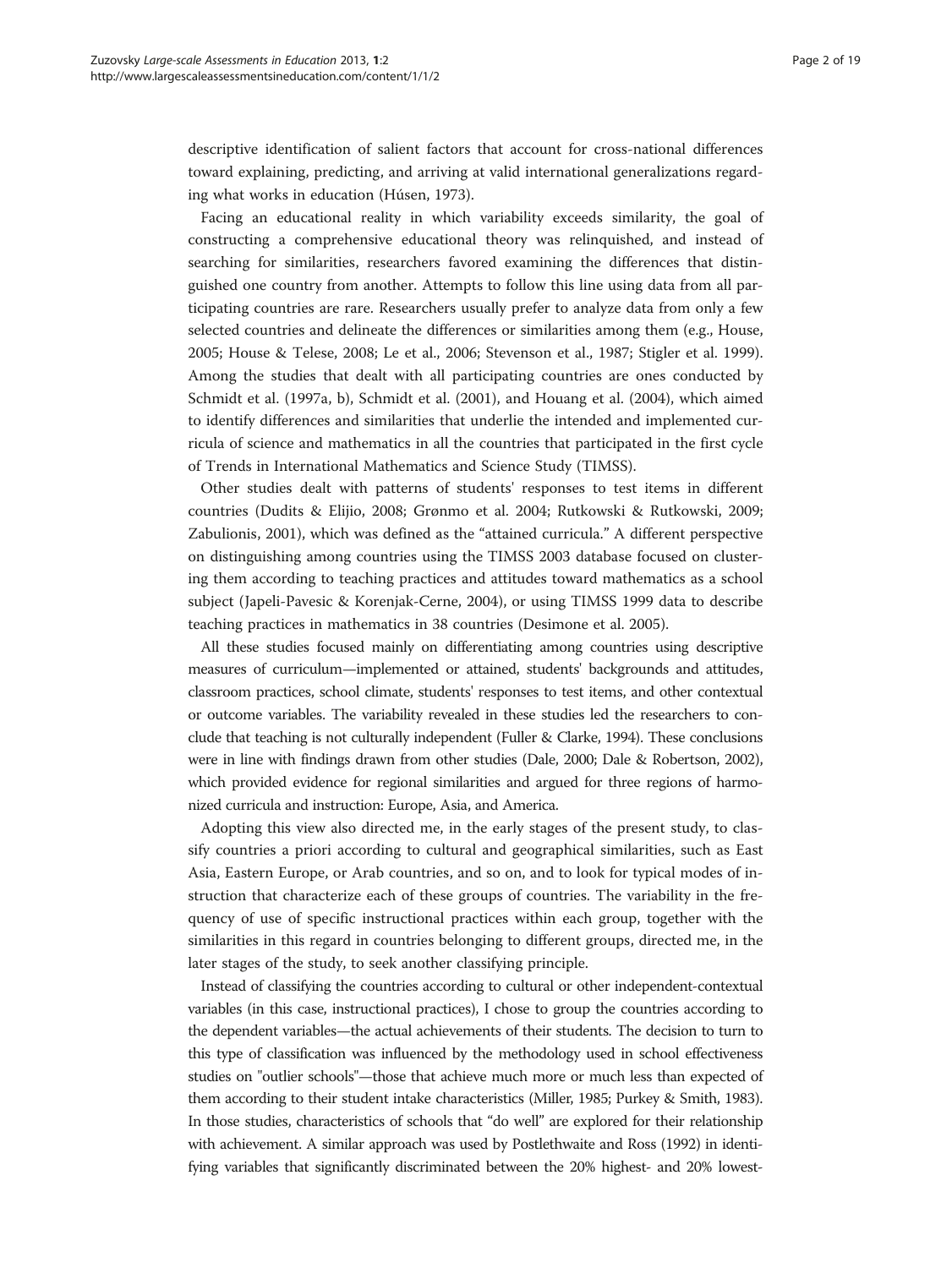scoring schools that participated in TIMSS and PIRLS (Progress in International Reading Literacy Study).

Cutting the distribution of the countries' average achievement scores in mathematics and science on the TIMSS scale into three equally sized parts allowed me to define three groups of countries in terms of their performance: low-, medium-, and high-achieving. The three groups of countries created were found to be the same in both school subjects (see tables in Additional file [1:](#page-16-0) Appendix A). Each group comprised 15 to 17 countries and about 2,300 to 2,500 schools.

At this stage, the focus of the study also shifted from distinguishing among the groups of countries according to the frequency of use of instructional practices (the contextual variables) to distinguishing among them according to the size and type of relationship between these variables and the learning outcomes.

The research question phrased was, therefore, as follows: Are the relationships between frequent use of certain instructional practices and schools' learning outcomes in mathematics and science similar in the three groups of countries, or do they differ in the different groups? In other words, is there an interaction effect between the frequent use of certain instructional practices and the affiliation of schools with one of the three groups defined above that affects schools' outcomes? I was thus interested not only in delineating teaching practices "that work" (that are positively associated with achievement) but also in investigating whether they "work" similarly in all groups of countries. Hence, I am calling this paper, "What Works Where?"

Using data from international comparative studies provides, as Scheerens claims, an "interesting possibility to establish" whether what works in one country also works in the next. Stated in less popular terms, this question refers to the generalizability of "effectiveness enhancing conditions across countries" (Scheerens, [2004,](#page-17-0) p. 10).

#### Theoretical perspective

The research question as phrased links this study to the research literature that deals with educational effectiveness or, more specifically, with instructional effectiveness. Most of the studies in this area fall under the category of process-product studies that deal with processes and conditions of teaching that enhance student outcomes (the product). In all studies that follow this line, the relationship between process variables and attainment is explored after controlling for student background variables.

The hypothesized relationship between processes of instruction and student attainment is rooted in different theoretical models on teaching and learning. Instructional modes that are backed by such theories are referred to as "instructional components" (Seidel & Shavelson, [2007](#page-17-0), p. 456). Examples of such component are "Time on Task," a derivative of Carroll's [\(1963](#page-16-0)) model of teaching and learning; "Opportunity to Learn," a derivative of Bloom's ([1976\)](#page-16-0) model of mastery learning; or "Direct Teaching," borrowed from Doyle's ([1985](#page-16-0)) model of teaching.

Review and meta/mega analyses carried out on the many studies of this type (Brophy & Good, [1986;](#page-16-0) Creemers, [1994;](#page-16-0) Fraser et al. [1987,](#page-17-0) Scheerens, [2000a, 2000b](#page-17-0); Scheerens & Bosker, [1997;](#page-17-0) Scheerens, Vermeulen, & Pelgrun, [1989;](#page-17-0) Seidel & Shavelson, [2007](#page-17-0); Stallings, [1985;](#page-18-0) Walberg, [1984;](#page-18-0) Wang et al. [1993](#page-18-0)) highlighted a number of such instructional components associated with achievement with highest effect sizes, such as time on task, structured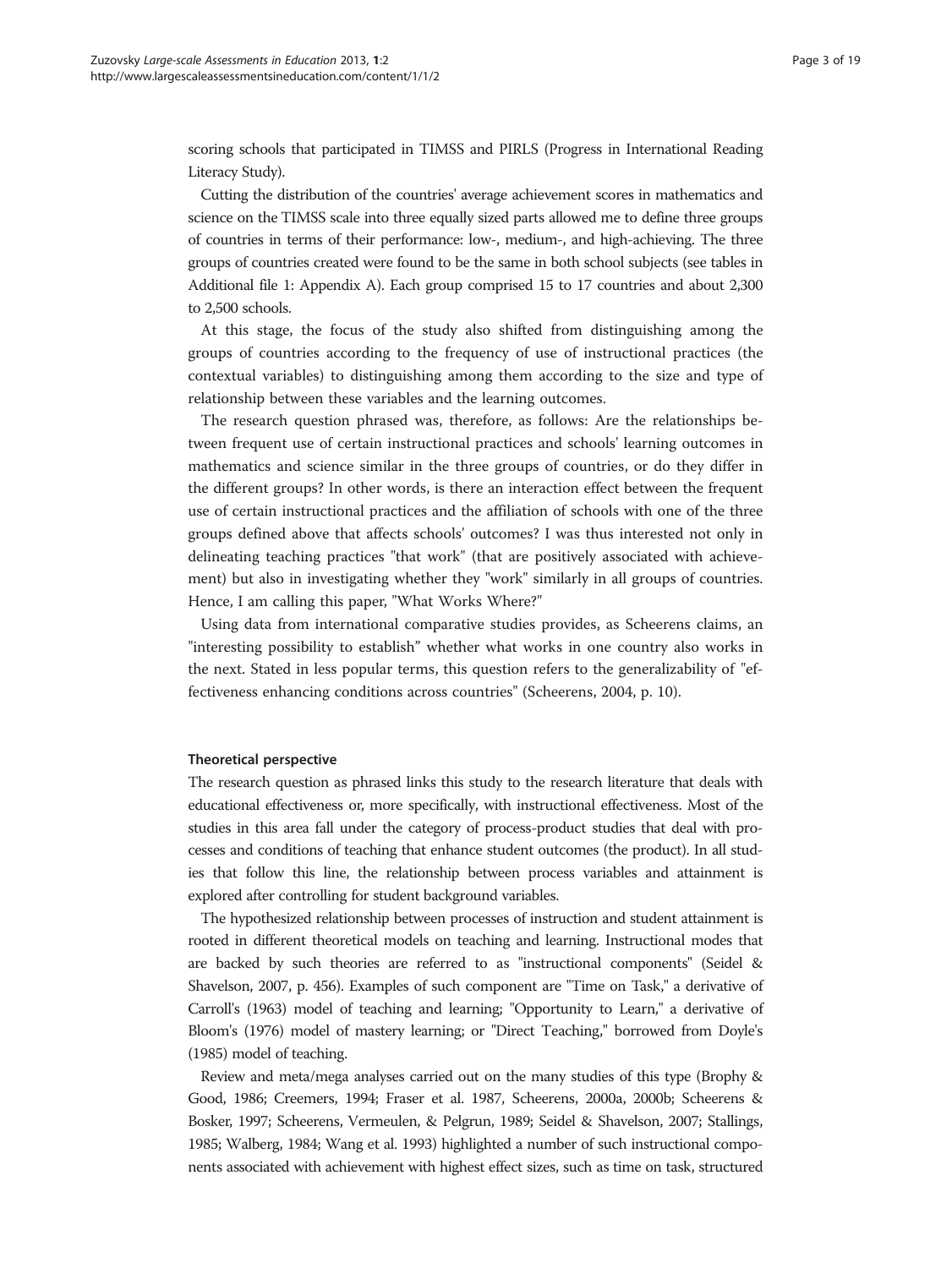direct teaching, opportunity to learn, feedback and monitoring student progress procedures, and other variables that were later included in what Scheerens [\(1990\)](#page-17-0) refers to as the "integrated model of school effectiveness."

The change that occurred in the last decade in learning and teaching theories, due to the new epistemological paradigm of constructivism, introduced new instructional components into the instructional effectiveness framework. These components focus more on students' active engagement in learning and construction of knowledge in real-world environments than on teachers' teaching behaviors. Among these new components, Seidel and Shavelson ([2007](#page-17-0)) mention the following: "constructive learning," "domain specific," "social learning," "goal directed and self-regulated" and "evaluative" learning (for detailed description and references, see Seidel & Shavelson, [2007,](#page-17-0) p. 459–460).

The additional new component of instruction created a dichotomy between two types of instructional models. Scheerens [\(2004,](#page-17-0) p. 32) summarizes the differences between them. This appears in Table 1.

It should be emphasized that this bipolarity is not always accepted, and other scholars argue for more eclectic approaches and reconciliation between the two approaches (Brophy, [1996](#page-16-0); Merrill, [1991](#page-17-0)).

Indeed, existing instructional practices in most school subjects represent a mixture of both traditional and constructivist instructional components. In mathematics there is a distinction between the "conceptual" model of instruction (in line with constructivist notions such as being engaged in problem-solving, working with real-world problems that have no obvious solutions, and discussing alternative solutions (Desimone et al., [2005](#page-16-0); Hiebert et al., [1996\)](#page-17-0) and the "computational" instructional approach that focuses on routine drill and practice and on traditional direct teaching (Li, [1999\)](#page-17-0).

In science too, there is a distinction between traditional teacher-centered instructional practices (i.e., learning from textbooks, lectures, and memorizing scientific facts) and inquiry-oriented approaches (experimenting, problem solving using logic and evidence, elaborate explanations (Duschl, [1990;](#page-17-0) Shulman & Tamir, [1973](#page-17-0); Von Secker, [2002](#page-18-0); Von Secker & Lissitz, [1999](#page-18-0)).

In both subject areas, there is a debate as to whether the more constructivist approaches promote achievements of all students, or help only the brightest ones (Desimone et al., [2005](#page-16-0); Le et al., [2006](#page-17-0); Lee & Luyks, [2005;](#page-17-0) Tomlinson et al., [2003\)](#page-18-0).

Data on instructional practices obtained from large-scale studies such as those carried out by IEA provided an opportunity to address such questions. Likert-type questionnaires developed in the context of IEA studies contained a list of statements describing typical modes of instruction in mathematics and science classes. These questionnaires were administered to teachers and their students. Teachers were asked how often students in their classes were engaged in different activities and students

Table 1 Differences between traditional and constructivist models of instruction

| <b>Traditional instruction</b> | Instruction inspired by constructivism       |
|--------------------------------|----------------------------------------------|
| Emphasis on basic skills       | Bias toward higher order skills              |
| Subject matter orientation     | Emphasis on learning processes and cognition |
| Structured approach            | Discovery learning                           |
| Abstract-generalized knowledge | Situation specific knowledge                 |
| Standardized achievement tests | Performance assessment                       |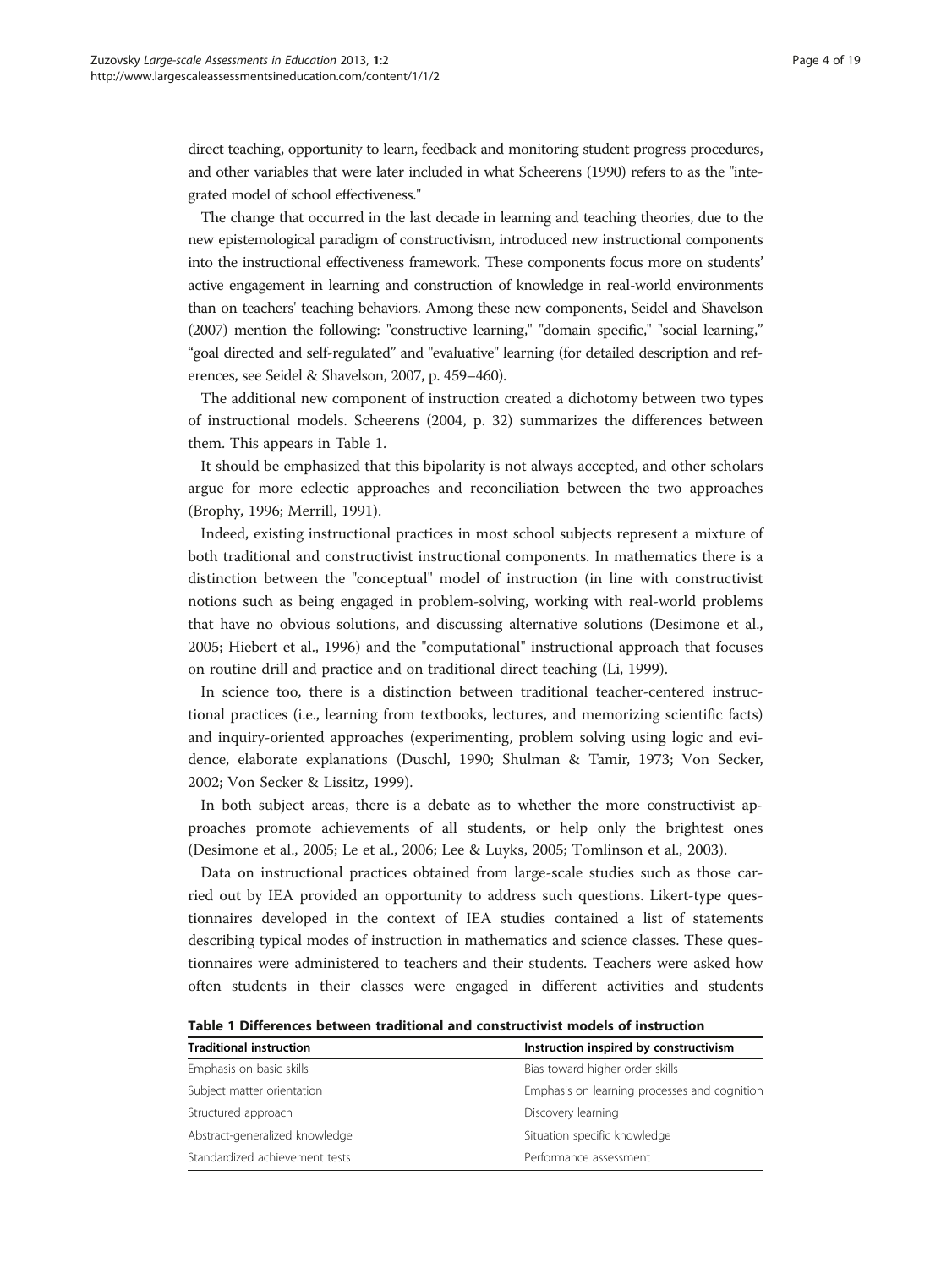responded on the same scale on the frequency of being exposed to the various modes of instruction.

The statements in the questionnaires reflected the reality that exists in classrooms and the state of art concerning instruction in the two subject areas. They were carefully phrased by content and psychometric experts in a way that will allow them to be used in different countries. The questionnaires were then field tested, revised, and modified over the years in order to be tuned in to changes in the ways mathematics and science are taught (a full description of the process of developing the questionnaires is in Erberber et al. [2008](#page-17-0); Arora et al. [2004](#page-16-0)).

The teaching and learning activities that were addressed in the questionnaires represented a mix of traditional and constructivist learning and teaching activities. Examples from mathematics are traditional activities such as "listen to teachers giving a lecturestyle presentation," and "memorize facts and procedures," or statements that represent constructivist modes of instruction, that is, "work out problems on our own," "relate what is learned to daily life," "decide on our own on procedures for solving complex problems," and so on.

The opportunity to assess the effectiveness of these instructional variables in a multitude of countries using these questionnaires brings us back to the present study.

### Method

The data that served this study were obtained from the TIMSS 2007 database. For each of the 49 countries that participated, it provided estimated proficiency (achievement) scores in mathematics and science on the TIMSS scores scale, with an average score set to 500 and a standard deviation to 100, and extensive data on contextual variables—social as well as educational. TIMSS scaling approach uses multiple imputation or "plausible values" methodology to obtain proficiency scores in each subject area for the entire population.

Hierarchical multilevel regression analysis using Hierarchical Linear and Nonlinear Modeling HLM.6 software (Raudenbush et al. [2004\)](#page-17-0), was employed to explore the relationship between the frequency of using a set of instructional variables and the average score of schools in mathematics and science.

The models specified for this analysis were two-level models of schools (7,347) nested in countries (49) that participated in TIMSS 2007. Because of missing data, the data that served the HLM analyses in this study represented only 7,201 schools from 48 countries. As the TIMSS sample design allowed sampling one class in each sampled school, data that were obtained on the class level also represented the school level.

The school (class) level was decided upon as the appropriate lower level of the analysis as this is the level where our target variables—the instructional practices—operate and the aim of the study as defined was to explore the association of their frequent use with the average score of the school. The purpose was to look for this association only on the class/school level.

The analyses reported here are based on class/school averages of five imputed plausible values for each subject area. The plausible values reflect the need to impute student performance on the entire item pool from their performance on only a subset of items they took as occurs in TIMSS studies. Differences across plausible values thus reflect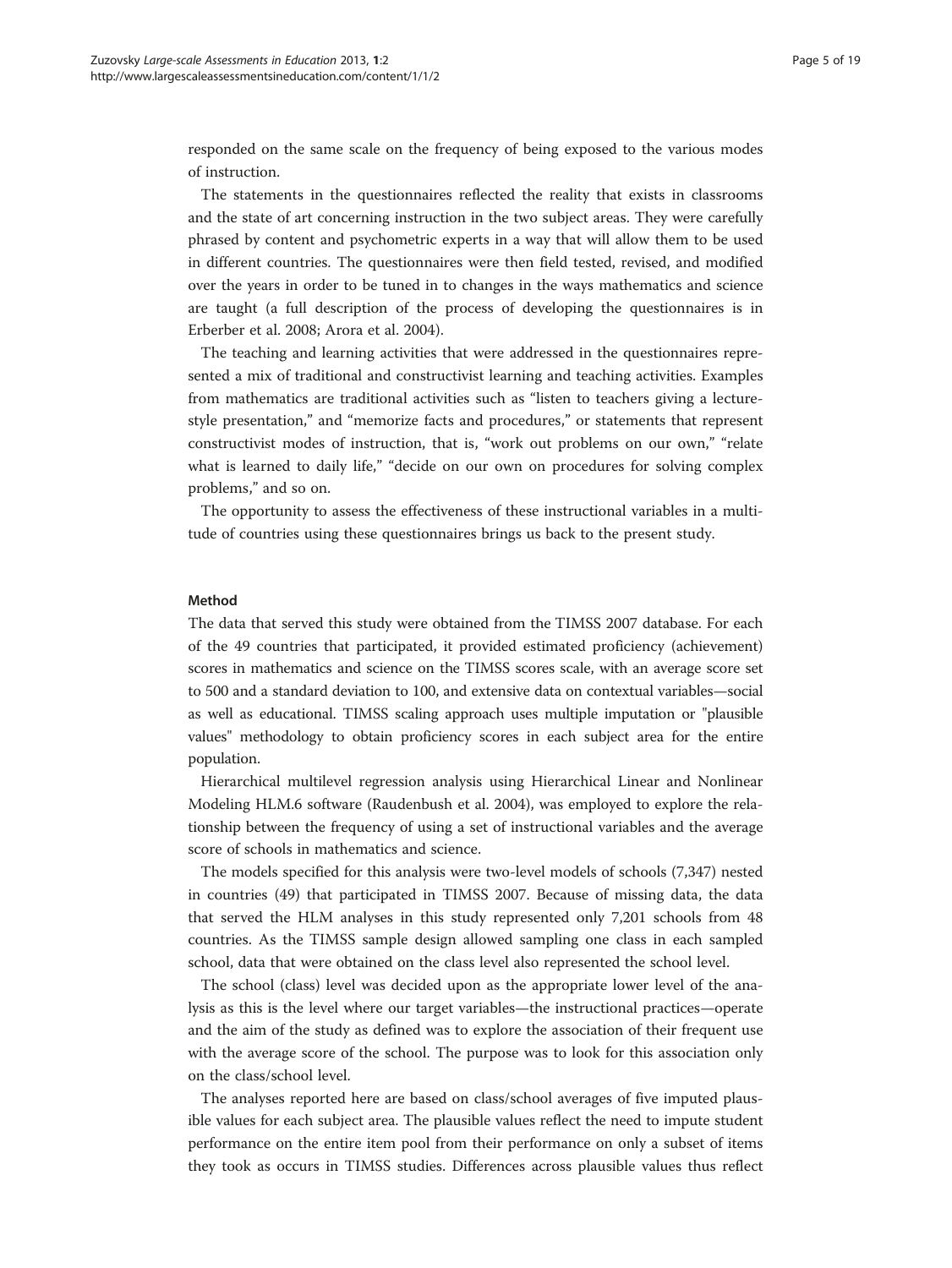the uncertainty associated with the measurement of the proficiency variable. The choice made to use the average of all five plausible values was meant to ease the computational burden of the analyses. Consequently the standard errors do not reflect the imputation uncertainty and so underestimate the full level of uncertainty.

Due to the effect that student body composition might have on such an association, important student background variables aggregated at the class/school level were used to control for their effect at this level of analysis. Thus, on the school level, the specified models included two aggregated student level variables that described students' background: Aspiration to complete higher levels of education (HFG) on a scale of 1 (finish secondary school) to 5 (beyond first university degree); and the number of books at home (book)—a proxy for students' sociocultural background—on a scale of 1 (few) to 5 (many). Another variable specified on this level described our target variable—the school (class) mean of students' perceptions of the frequency of being exposed to one of several modes of instruction on a scale of 1 (in every, or almost every, lesson) to 4 (never). As all instructional variables are on a scale from 1 to 4, there was no need to center them in the multilevel analysis.

On the country level, dummy variables were used to indicate the schools' affiliation to one of the three equally sized groups of countries established: (1) low-, (2) medium-, and (3) high-achieving groups of countries. The medium-achieving group was chosen to serve as the comparison group to which estimated regression coefficients for high- and lowachieving countries were compared.

In addition to the null model that was used to partition the total variance of schools' average scores in science or mathematics to "between schools" and "between countries" components, and a model that included only school-aggregated student background variables, three alternative explanatory models for each of the instructional variables in the two school subjects were specified. The first model included, in addition to the school-aggregated student background variables, the school-aggregated students' perceptions of the frequency of implementing one specific instructional mode. (There were 17 instructional modes in mathematics and 16 in science.) In the second model, dummy variables indicating the schools' group affiliation were specified for Level 2. The two dummy variables compared the low- and the high-achieving countries with the middle achievement group. The third model also included the interaction terms between the relevant instructional variables and the two dummy variables on Level 2.

This last model was meant to provide an answer to the research question: Is the association between frequent use of certain instructional practices and the mean achievement score of schools in mathematics and science similar in all three groups of countries or does it differ from high- to mid- to low-achieving countries? The regression equation of the model with the interaction terms is the following:

Level 1 Model  $Y = B0 + B1*(HFSG) + B2*(BOOK) + B3*(Relevant Instructional Variable) + R$ Level 2 Model  $B0 = G00 + G01*(Group 1) + G02*(Group 3) + U0$  $B1 = G10 + U1$  $B2 = G20 + U2$  $B3 = G30 + G31$ <sup>\*</sup> (Group 1) + G32<sup>\*</sup> (Group3) + U3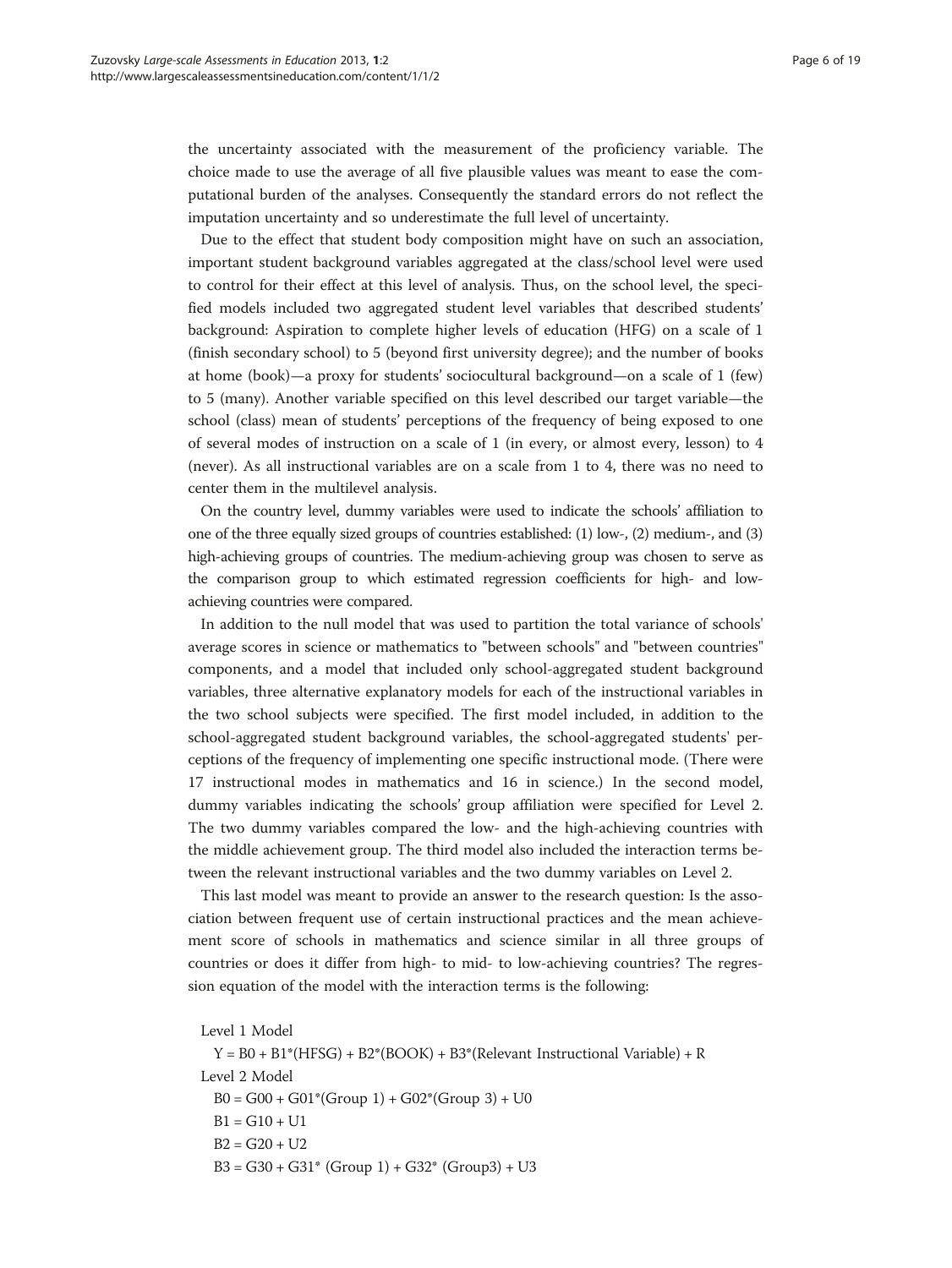The regression coefficient (B) of the relevant instructional variable obtained from the third model indicated the size and direction of change in the mean achievement score of schools as a result of a one-unit change on the frequency scale of implementing that instructional variable in the medium-achieving group of countries.

The regression coefficient of the interaction term between the frequent use of instructional variable and the school affiliation to either the low- or high-achieving group of countries indicates the change in the mean achievement score of schools as a result of a one-unit change on the frequency scale of using the relevant instructional mode in these two groups of countries, as compared to such a change in the medium-achieving group. These interaction term coefficients, when added to the regression coefficient of the instructional variables in the medium-achievement group, provide us with the regression coefficient of the instructional variable in the low- and high-achievement groups.

The values of the regression coefficient of the relevant instructional variable in the medium-achieving group of countries as well as the values of the regression coefficient of the interaction term between the instructional variable and the variables that indicate school affiliation to the low- and high-achieving countries represent a cardinal outcome of the analyses and are reported later in the results section.

Specifying the comparison group several times, each time using another group of countries, allowed me to obtain not only the size and direction of the regression coefficient of the relevant instructional variable in each group, but also its statistical significance.

Given the large number of interaction coefficients that were derived from running three models for each of the instructional variables (16 and 17 variables in the two subject areas) with two interaction terms for each of them, caution is needed in interpreting the results due to the increased probability of Type I error. As the study is exploratory in nature, the regression coefficients appearing in Tables [2](#page-7-0) and [3](#page-8-0) are not corrected for multiple comparisons. Many of the coefficients appearing in the tables still do not reach statistical significance. Employing the Bonferroni procedure for "multiple comparisons" further reduces the number of statistically significant regression coefficients, and the reader should consider only those coefficients appearing in the tables with a significance level of  $p \leq 0.00$  as statistically significant at the 0.05 level.

In this regard, I prefer to assess the meaning of the regression coefficient by comparing its size to the standard deviation of the distribution of the schools' mathematics and science mean scores in each group of countries. In mathematics, the standard deviation of this distribution was 59 points in low-achieving countries, 60 in medium-achieving countries, and 63 in high-achieving countries. In science, the parallel standard deviations were 61 in low-achieving countries, 54 in medium-achieving countries, and 51 in high-achieving countries.

Regarding students' academic aspirations, and the number of books in students' homes, a positive regression coefficient indicates a positive relationship with the average achievement score of the school. In the case of the frequency of the instructional mode, on a scale from 1 (very frequent) to 4 (never), a negative regression coefficient indicates a positive association with the average achievement score of the school.

The association between the frequency of implementing an instructional mode and the average achievement score of schools in each group of countries can be visualized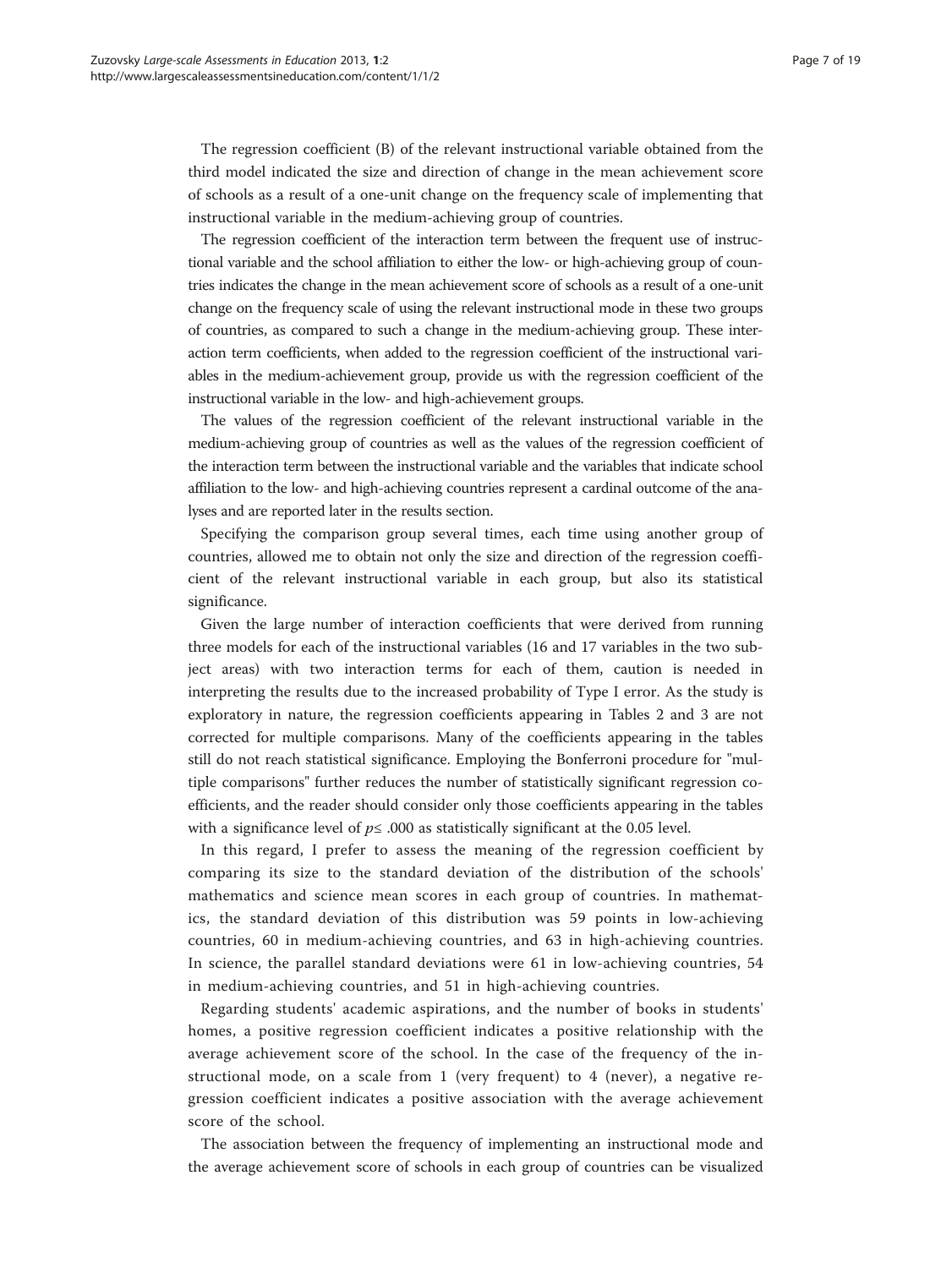| Instructional practice                                                      | <b>Regression coefficient</b> |                               |                             |  |
|-----------------------------------------------------------------------------|-------------------------------|-------------------------------|-----------------------------|--|
|                                                                             | Low-achieving<br>countries    | Medium-achieving<br>countries | High-achieving<br>countries |  |
| (a) Instructional practices that focus on developing computational skills   |                               |                               |                             |  |
| Practice four operations without using a<br>calculator (ASAM)               | $-11.4*$ (13.4) <sup>*</sup>  | $-24.8**$                     | $-1.0$ (23.8**)             |  |
| Write equations and fractions (EFR)                                         | $-7.8*(3.6)$                  | $-11.4**$                     | $-14.3*$ (-2.9)             |  |
| Memorize formulas and procedures (FRR)                                      | $-19.5***(-1.9)$              | $-17.6*$                      | $-8.9(8.7)$                 |  |
| Solve problems in geometry (GSA)                                            | 2.3(7.1)                      | $-4.8$                        | $-3.8(1.0)$                 |  |
| Interpret data in tables, charts and graphs (GCT)                           | $14.6*(7.5)$                  | 7.1                           | 11.4* $(4.3)$               |  |
| Work on fractions and decimals (WFD)                                        | $22.2***$ (30.0***)           | $-7.8$                        | $-3.0(4.8)$                 |  |
| (b) Traditional practices                                                   |                               |                               |                             |  |
| Review homework (ROH)                                                       | $-15.4*$ (-4.3)               | $-11.1*$                      | $-5.7*$ (5.3)               |  |
| Listen to teacher lecture (LSP)                                             | $-10.8(7.4)$                  | $-18.2*$                      | $-12.7$ * (5.5)             |  |
| Begin homework in class (BHC)                                               | $27.4*** (-22.9***)$          | 4.4                           | 5.3(0.9)                    |  |
| Have quizzes or tests (HQT)                                                 | $18.7**$ (7.8)                | 10.9                          | 4.8 $(-6.1)$                |  |
| Use computers (COM)                                                         | 41.5*** (18.3**)              | $23.1***$                     | $16.9*** (-6.3)$            |  |
| Use calculators (CAL)                                                       | 4.6 $(-5.9)$                  | $10.5*$                       | $-6.1$ ( $-16.6*$ )         |  |
| (c) Constructivist modes of instruction                                     |                               |                               |                             |  |
| Students work out problems on their own (WPO)                               | $12.7***$ (44.5***)           | $-31.8***$                    | $-28.5***$ (3.3)            |  |
| Students explain their answers (EXP)                                        | $-26.1**$ (6.0)               | $-32.0***$                    | $-14.3**$ (17.8)            |  |
| Students decide on their own about procedures<br>for solving problems (SCP) | $11.0*(14.7)$                 | $-3.6$                        | $-12.7$ * (-9.0)            |  |
| Work together in small groups (WSG)                                         | $15.1** (-0.3)$               | $15.4**$                      | $11.1*** (-4.3)$            |  |
| Relate what is learned to daily life (MDL)                                  | $9.2*$ (5.5)                  | 3.7                           | $1.9(-1.8)$                 |  |

<span id="page-7-0"></span>Table 2 Regression coefficients of instructional variables on schools' mean scores in mathematics

Note: In parentheses – regression coefficients of the instructional variable with school's affiliation with either low- or high-achieving groups of countries, compared to that in the medium-achieving group.

\*\*\* =  $p \le 0.000$ ; \*\*  $p \le 0.01$ ; \*  $p \le -0.05$ .

by plotting a line on a graph between the predicted schools' mean score in mathematics or science at two distal frequencies of implementing the instructional mode. (See an example of such a prediction in Additional file [2](#page-16-0): Appendix B.)

As the frequency scale runs from 1 (very frequent) to 4 (never), an upward line indicates a negative association between implementing the instructional mode and the schools' mean score, and a downward line indicates a positive association.

An additional outcome of the multilevel regression analysis was information on the variance components of the between-schools and between-countries average school score in mathematics and in science (details presented in the Results section).

### Results

### Instructional modes in mathematics

Student perception of the frequency of using 17 modes of instruction common in mathematics classrooms were aggregated on the school level. These practices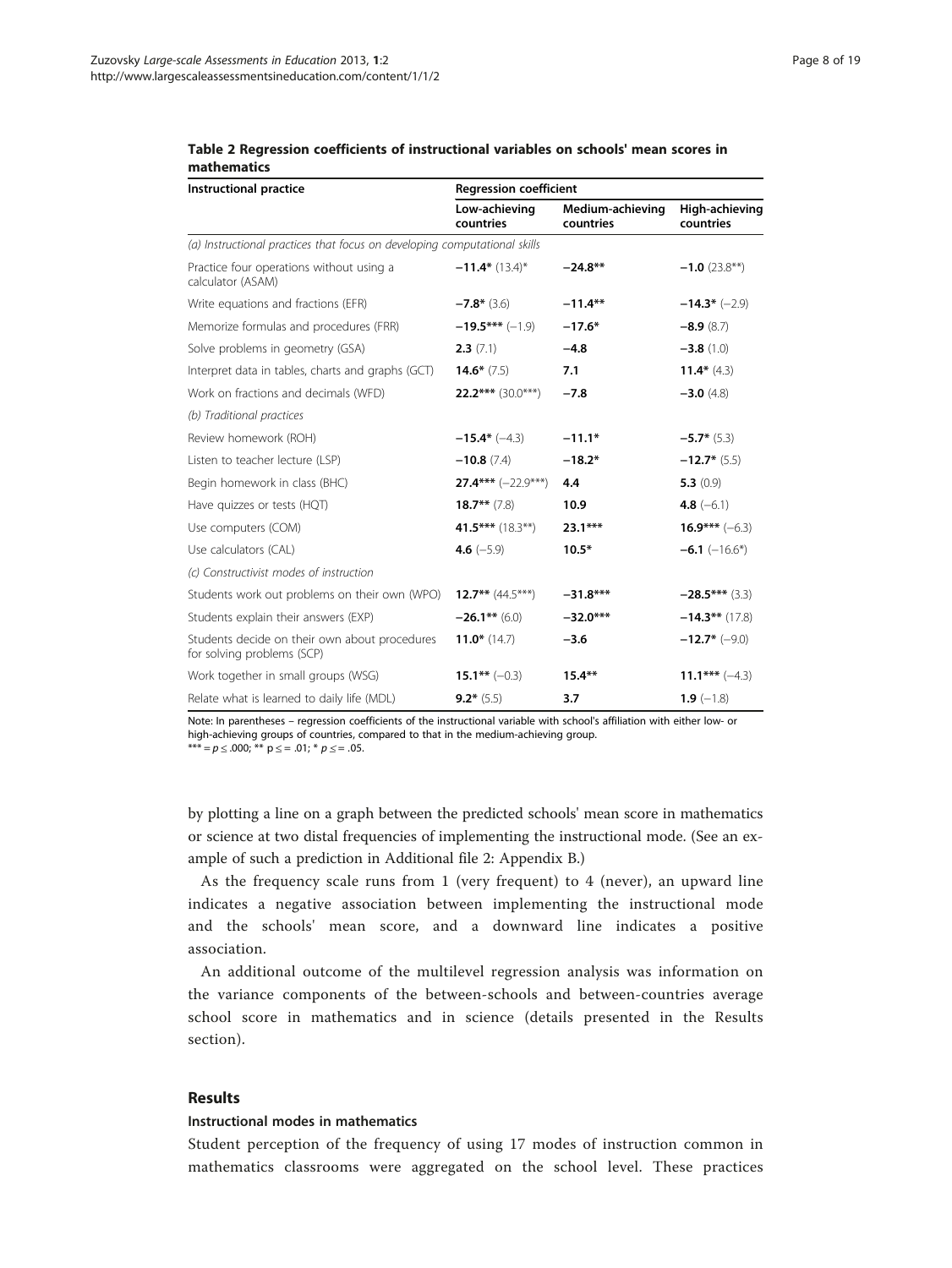| Instructional practice                                          | <b>Regression coefficient</b> |                               |                             |  |
|-----------------------------------------------------------------|-------------------------------|-------------------------------|-----------------------------|--|
|                                                                 | Low-achieving<br>countries    | Medium-achieving<br>countries | High-achieving<br>countries |  |
| (a) Traditional teacher-led instructional practices             |                               |                               |                             |  |
| Listen to teacher lecture (LSP)                                 | $-17.9*$ (4.2) <sup>*</sup>   | $-22.11**$                    | $-25.6***(-3.5)$            |  |
| Watch teacher demonstrate an experiment (DEI)                   | $-12.5*(-5.3)$                | $-7.1*$                       | $-0.1$ * (7.0)              |  |
| Memorize facts and principles (FAP)                             | $-26.3***(-6.4)$              | $-19.8**$                     | $-15.6**$ (4.2)             |  |
| Use scientific formulas and laws to solve problems (LAW)        | $-8.2~(6.8)$ *                | $-15.0*$                      | $-13.4*$ (1.6)              |  |
| Review homework (ROH)                                           | $-12.4(-4.1)^{*}$             |                               | $-4.9(3.5)$                 |  |
| Begin homework in class (BHC)                                   | 36.0*** $(15.4)$              | $20.6***$                     | $11.1***$ (-9.6)            |  |
| Read science textbooks and other resource<br>materials (TEX)    | $17.7* (33.0**)$              | $-15.3*$                      | $-15.9***(-0.6)$            |  |
| Have quizzes or tests (HQT)                                     | $16.0**$ (10.4)               | $5.6*$                        | $11.3*(5.7)$                |  |
| Use computers (COM)                                             | 48.3*** (32.9***)             | $15.4***$                     | 7.4** $(-8.0)$              |  |
| (b) Inquiry-oriented, constructivist student-centered practices |                               |                               |                             |  |
| Make observations and describe what is seen (OBS)               | 6.2 $(8.8)$                   | $-2.6$                        | $-6.4*$ (-3.8)              |  |
| Conduct experiments (CEI)                                       | 3.8(7.9)                      | $-4.2$                        | $-6.9*$ (-2.7)              |  |
| Design or plan experiments (PEI)                                | $10.4**$ (4.2)                | 6.2                           | <b>3.4</b> $(-2.8)$         |  |
| Work in small groups on an experiment or<br>investigation (WGO) | <b>3.6</b> $(6.3)$            | $-2.7$                        | $-6.3(-3.6)$                |  |
| Give explanation about what is studied (EOS)                    | $-16.5(8.0)$                  | $-24.5***$                    | $-16.8***$ (7.7)            |  |
| Work on problems on their own (WPO)                             | $22.6**$ (22.3*)              | 0.4                           | $-9.8**(-10.2)$             |  |
| Relate learning to daily life (MDL)                             | $-7.6(5.5)$                   | $-13.1*$                      | $-8.6*$ (4.5*)              |  |

<span id="page-8-0"></span>

|         |  | Table 3 Regression coefficients of instructional variables on schools' mean scores in |  |  |
|---------|--|---------------------------------------------------------------------------------------|--|--|
| science |  |                                                                                       |  |  |

Note: In parentheses – regression coefficients of the instructional variable with school's affiliation with either low- or high-achieving groups of countries, compared to that in the medium-achieving group.

\*\*\* =  $p \le 0.00$ ; \*\* =  $p \le 0.01$ ; \* =  $p \le 0.05$ .

were classified into three groups: those that focus on developing computational skills; those that represent traditional, mostly teacher-led, instructional practices; and those that represent conceptual, more constructivist practices. This classification echoes the distinction between traditional and constructivist modes of instruction discussed earlier in this paper. The descriptive statistics of the frequency of using these variables as well as their regression coefficients follow this classification.

The descriptive statistics of the frequency of using mathematics instructional modes are in Additional file [3:](#page-16-0) Appendix C. In the following section, data on the regression coefficients are presented.

# The relationship between frequent use of mathematics instructional modes and mathematics achievement

Table [2](#page-7-0) shows the regression coefficient of the different instructional modes used in mathematics classrooms on schools' mathematics mean scores in low-, medium-, and high-achieving countries (in bold in the table). The values appearing in the table were obtained from separate analyses carried out for each instructional variable. The size and sign of the coefficients indicate the strength and direction of the association between frequency of using a specific instructional mode and the average mathematics score in schools. The table also presents the regression coefficient of the interaction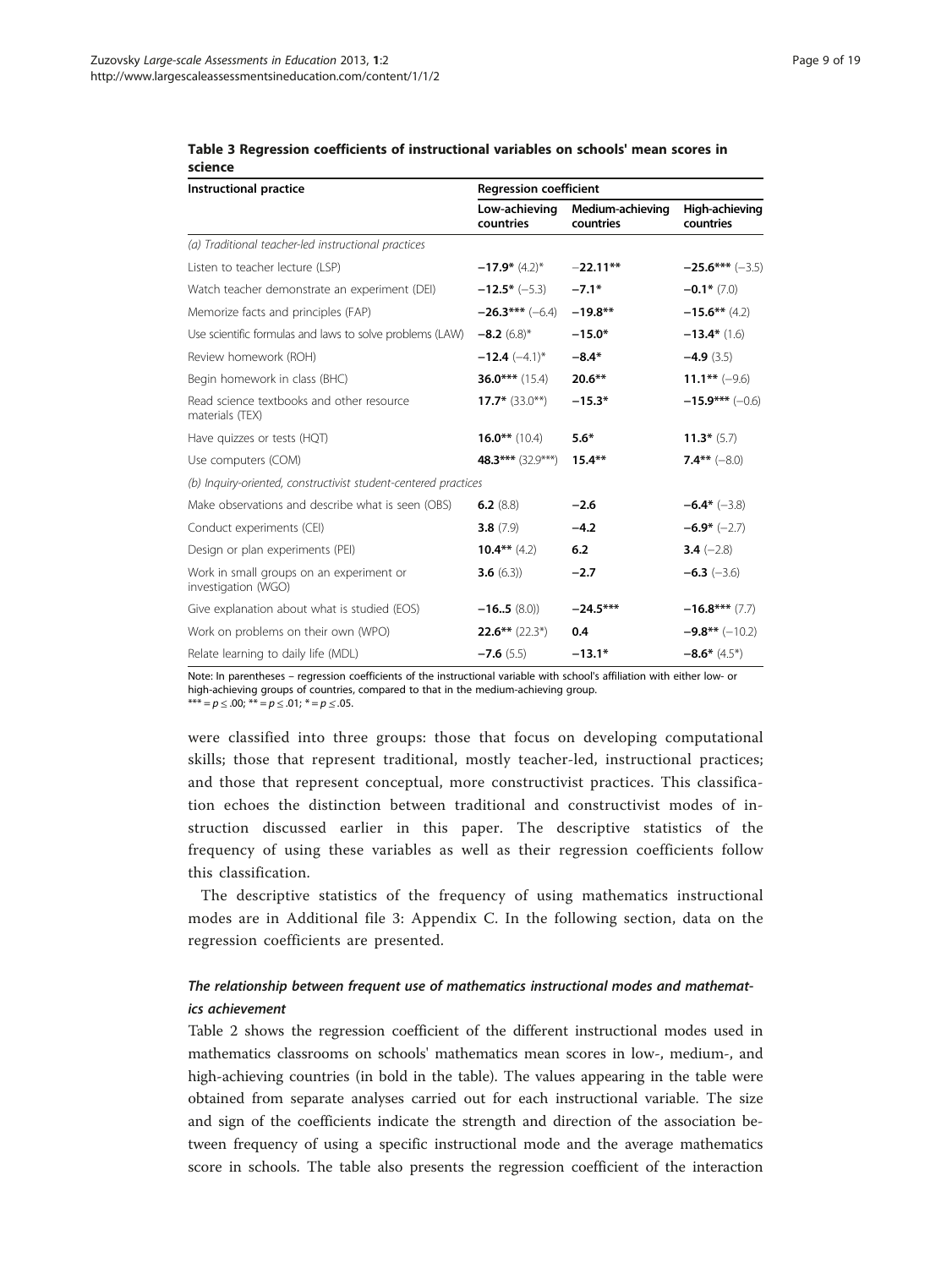terms (in brackets) between the instructional variables and the affiliation of schools to either the low- or high-achieving group of countries.

### Interpretation

Frequent use of three of the six instructional modes that aim at developing computational skills were found to be positively associated with the mean mathematics score of schools in all three groups of countries, although in varying strength. For two modes, "memorizing formulas and procedures" and "practicing the four arithmetical operations without using a calculator," this association is more profound in low- and mediumachieving countries, while in the case of the third variable, "writing equations and functions to represent relationships," the association is more profound in high- and medium-achieving countries. A one-unit increase on the frequency scale of these variables results in an increase of about 0.15 to 0.4 standard deviations of the distribution of schools' mean scores in the different groups of countries. Frequent use of other instructional modes of this type ("working on fractions and decimals," "interpreting data in tables, charts and graphs") were found to be negatively associated with achievement in low-performing countries.

In the case of traditional teacher-led modes of instruction, such as "reviewing homework" and "listening to teacher lecturing," a one-unit increase on their frequent use scale increases the mathematics mean scores by about 0.1 to 0.3 of the standard deviation of the distribution of schools' mean scores in the relevant group of countries. The positive association of "reviewing homework" with achievement is more profound in low- and medium-achieving countries, while that of "listening to teacher lecturing" is more profound in medium- and high-achieving countries. Some traditional activities, such as "having quizzes or tests" or "beginning to do homework in class," when occurring frequently, were found to be negatively associated with the average achievement of schools in all groups of countries. Frequent use of computers was also found to have a negative association with average mathematics achievement of schools in all groups of countries.

Among the more constructivist modes of instruction, only the practice that requires students to "explain their answers" was found to be highly associated with the average achievement of schools in all three groups of countries; more so in medium- and lowachieving countries. However, requiring students to "work out problems on their own" or to "decide on their own on procedures for solving complex problems" was found to be positively associated with the average achievement of schools in high- and mediumachieving countries, but negatively associated with achievement in low-achieving countries.

Generally speaking, it seems that practices that focus on computational skills and traditional teacher-led, more direct instruction that are positively associated with achievement in all groups of countries are more effective in low- or medium-achieving countries, while more challenging constructivist modes of instruction are more effective in medium- or high-achieving countries.

Plotting graphs of predicted schools' mean mathematics scores at two distal categories on the frequency scale of using these practices (1 and 4) makes it possible to visualize the association between frequent use of instructional practices and the schools' mean mathematics scores. Some practices, such as "listen to teacher lecture" or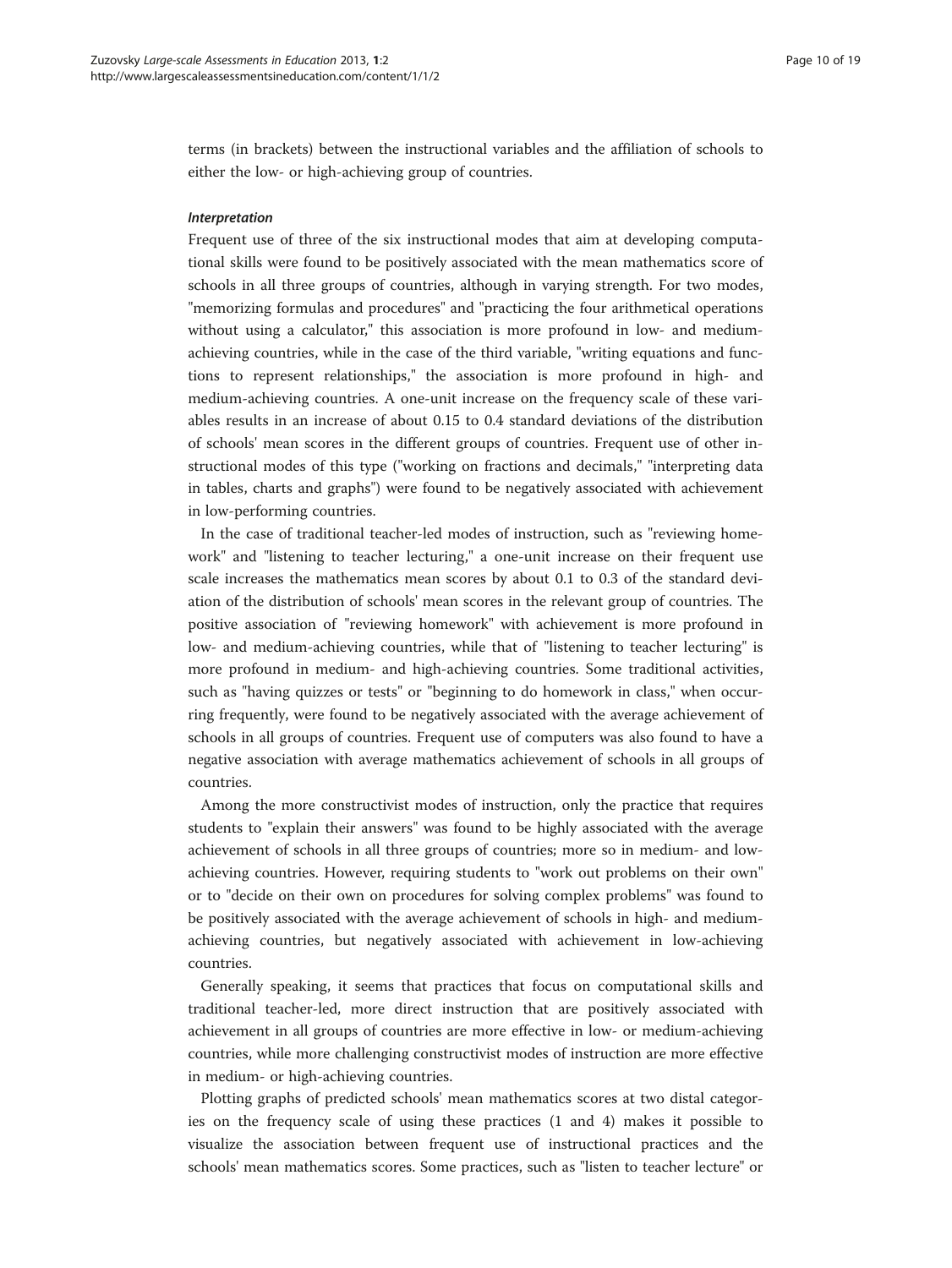"students explain their answers," are positively associated with mathematics achievement in all groups of countries. Others, for example "work together in small groups," exhibit a negative association in all groups of countries. Differential association occurs, for example, when students are asked to "work out problems on their own" or "decide on their own on procedures for solving problems."

To give a feeling of these patterns of association, three plots are presented. Figure 1 illustrates the positive relationship between a traditional teacher-centered mode of instruction – LSP ("listen to teacher lecture") and schools' mean score in mathematics, while Figure [2](#page-11-0) illustrates a negative association, this time between another common practice, "working in small groups" (WSG) and schools' mean mathematics scores.

Figure [3](#page-11-0) demonstrates the differential relationship between "students working out problems on their own," a practice that reflects more student-centered constructivist modes of instruction, and schools' mathematics mean scores. Here the relationship is positive in high- and medium-achieving countries and negative in low-achieving countries.

Predicted scores for each group of countries at the two distal categories on the frequency of use scale of the instructional practice make it possible to calculate the achievement gap between students exposed frequently to the practice and those who never engage in such practices. These gaps, when compared with the standard deviation of schools' mathematics mean scores, are considered large.

### Instructional modes in science

Since the mid-20th century, traditional expository teacher-led instruction in science has given way to inquiry or discovery modes of learning. Advocated by Bruner ([1961](#page-16-0)) and Schwab ([1962](#page-17-0)), the concepts of the "structure of the disciplines" and the slogan "learning science as inquiry" shaped science curricula and learning practices in many classrooms around the world. In more updated versions of inquiry learning, constructivist notions of learning, performed by the students themselves or with the scaffolding of others, appeared. Following such a distinction, instructional practices in science classrooms were classified into two groups of practices: traditional teacher-led

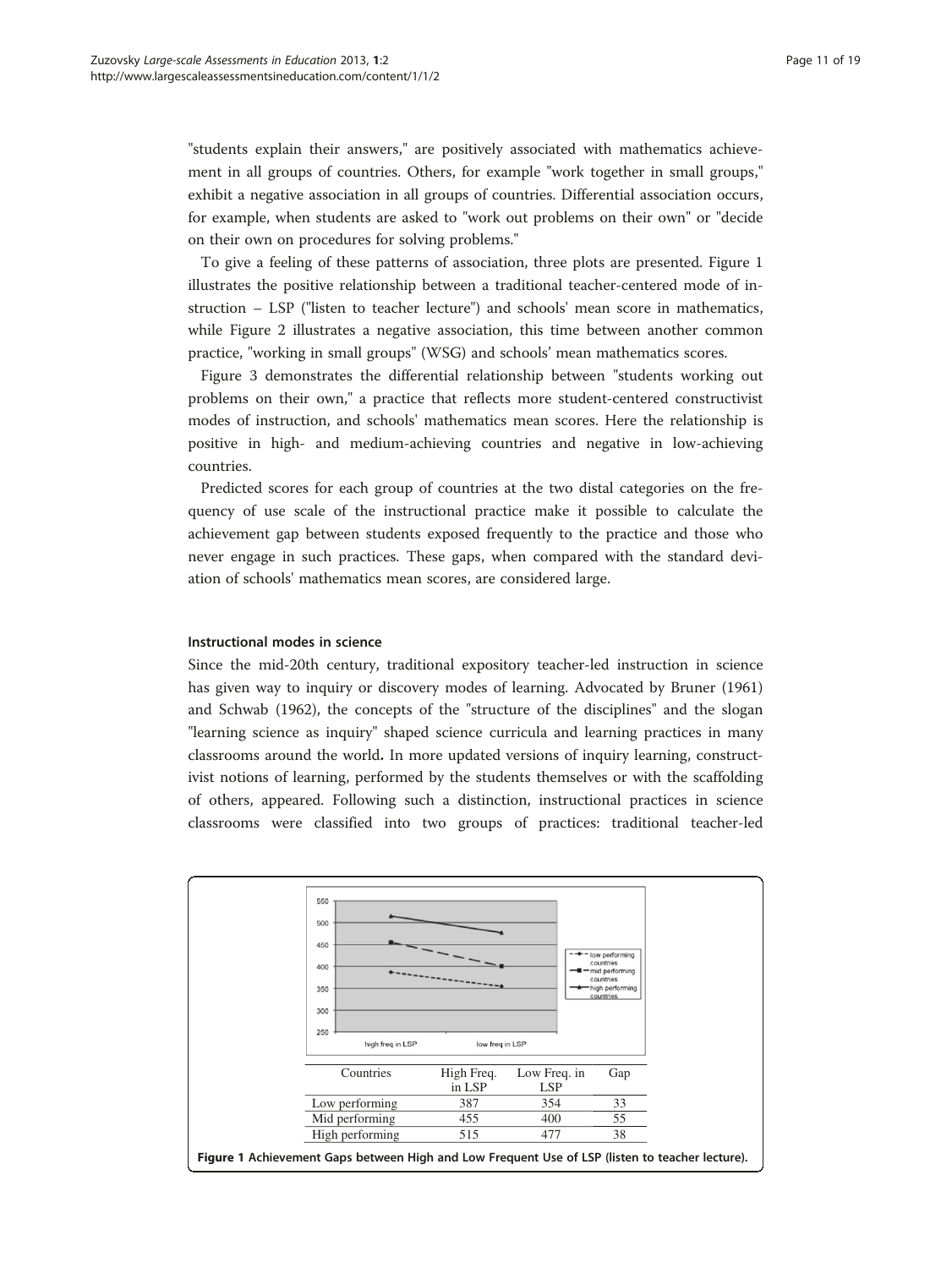<span id="page-11-0"></span>

expository practices and the more inquiry-oriented, student-led, constructivist modes of instruction. Here, too, this classification echoes the "instructional components" that appear in school effectiveness literature discussed earlier. Descriptive statistics on the frequency of using these practices as well as their regression coefficients on the average science score of schools in the three groups of countries follow this classification. The descriptive statistics of the frequency of using the instructional practices appear in Additional file [4:](#page-16-0) Appendix D. In the following section, the regression coefficients of these variables are presented.

# The relationship between frequent Use of science instructional modes and achievement in science

Table [3](#page-8-0) shows the regression coefficients of different practices in the low-, medium- and high-achieving groups of countries (in bold in the table). As in Table [2](#page-7-0), this table presents the regression coefficient of the interaction terms (appearing in brackets) between the instructional variables and the variable that indicates the affiliation of the schools to either the low- or the high-achieving group of countries.

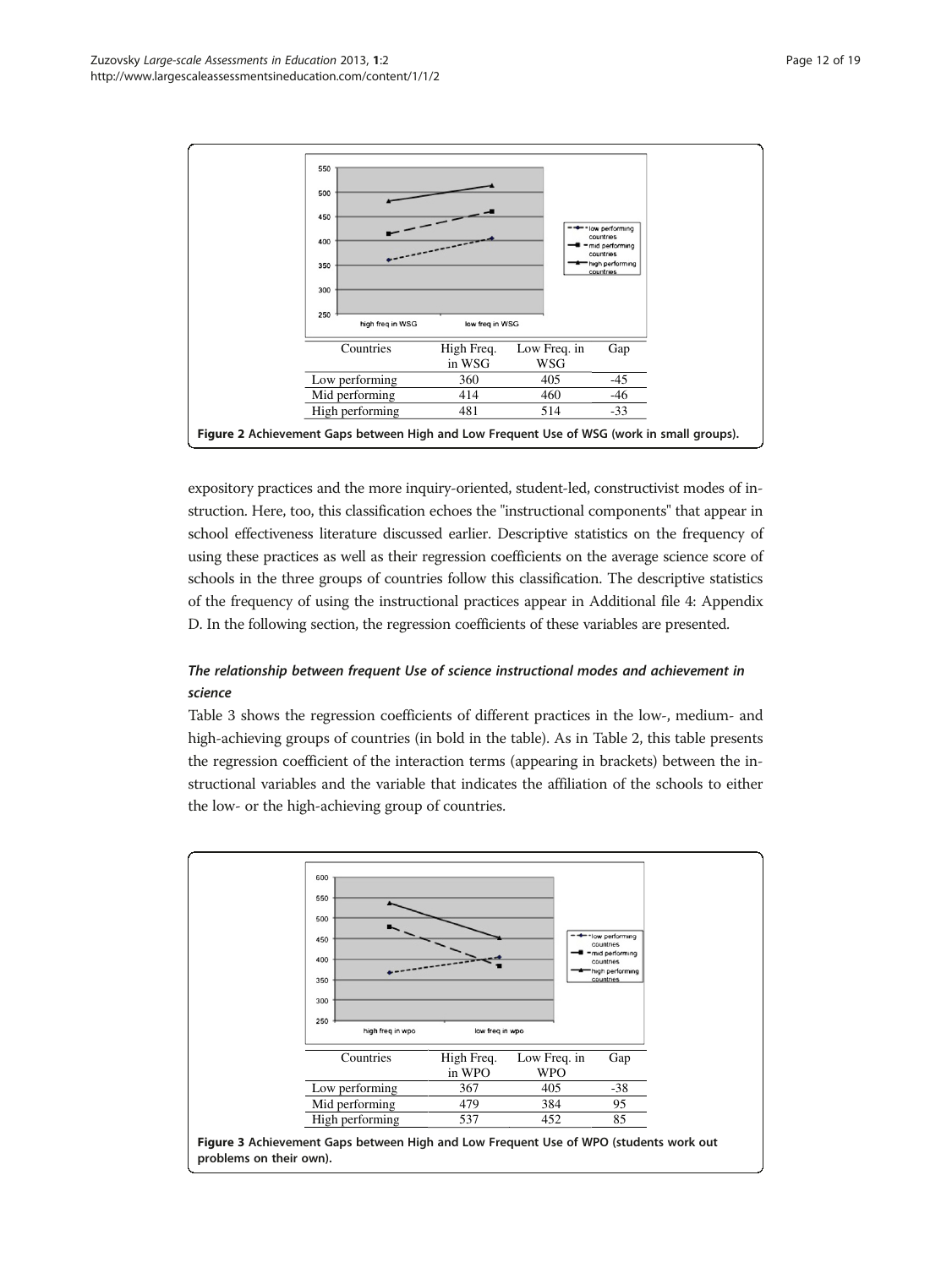### Interpretation

Despite the advocacy for inquiry-oriented student-centered modes of instruction, such as "make observations," "plan and conduct experiments," "work on experiments in small groups," and so on, the regression coefficients of such practices, even if showing a positive association with the average science score of the school, are small and in most cases statistically insignificant. The only student-led activity found to be positively and significantly associated with science achievement in schools in all groups of countries was that of students "providing their own explanations about what they study." A oneunit increase on the frequency scale of this activity increases the average school score in all groups of countries from about 0.27 to 0.45 of a standard deviation of the distribution of schools' mean scores in the relevant groups of countries. Another practice associated with constructivist notions of learning and recently used in science classrooms, "relating what is learned to daily life," also seems to be positively associated with achievement in all groups of countries. However, this association is weak. A oneunit increase on the frequency scale of this activity increases average school scores only from 0.1 to 0.24 of a standard deviation of the mean distribution of school scores in the relevant group of countries.

In contrast to the unfulfilled expectations of inquiry-oriented and constructivist modes of instruction, many traditional teacher-led practices in science classrooms, such as "listening to teacher lecturing," "memorizing facts and principles," "using formulas and laws to solve problems," "reading textbooks," and so on, were found to be positively associated with the mean science scores of schools in all groups of countries.

Some traditional practices, when frequently implemented, are more positively associated with the mean score of schools in low-achieving countries. Such is the case when students are often asked to "memorize science facts and principles" or to observe their "teacher demonstrating an experiment," but in other cases, such as "listening to teacher lecturing," "using scientific formulas and laws to solve problems," or "reading textbooks and other resource material," this positive association is more profound in high- and medium-achieving countries.

It is interesting to note that while frequent "reading of textbooks" is positively associated with the average science scores in schools in high- and medium- achieving countries, it is negatively associated with the average science scores in schools in low-achieving countries.

Some traditional practices, such as "beginning homework in class," "having quizzes or tests," and "using computers," when frequent, were found to be negatively and significantly associated with achievement in schools in all groups of countries.

Plotting a graph of predicted school mean science scores for the distal categories on the frequency scale of using some instructional variables shows that there are some that "work" similarly in all groups of countries, although with varying strengths, while others exhibit a differential effect in the different groups of countries. "Listening to teacher lecturing," "memorizing science facts and principles," and "giving explanations" are practices which have a positive association with school mean science scores in all groups of countries, while "working independently on solving problems" and "reading textbooks and other resource material" are practices that have a differential effect. Three examples are shown below to demonstrate the patterns of association.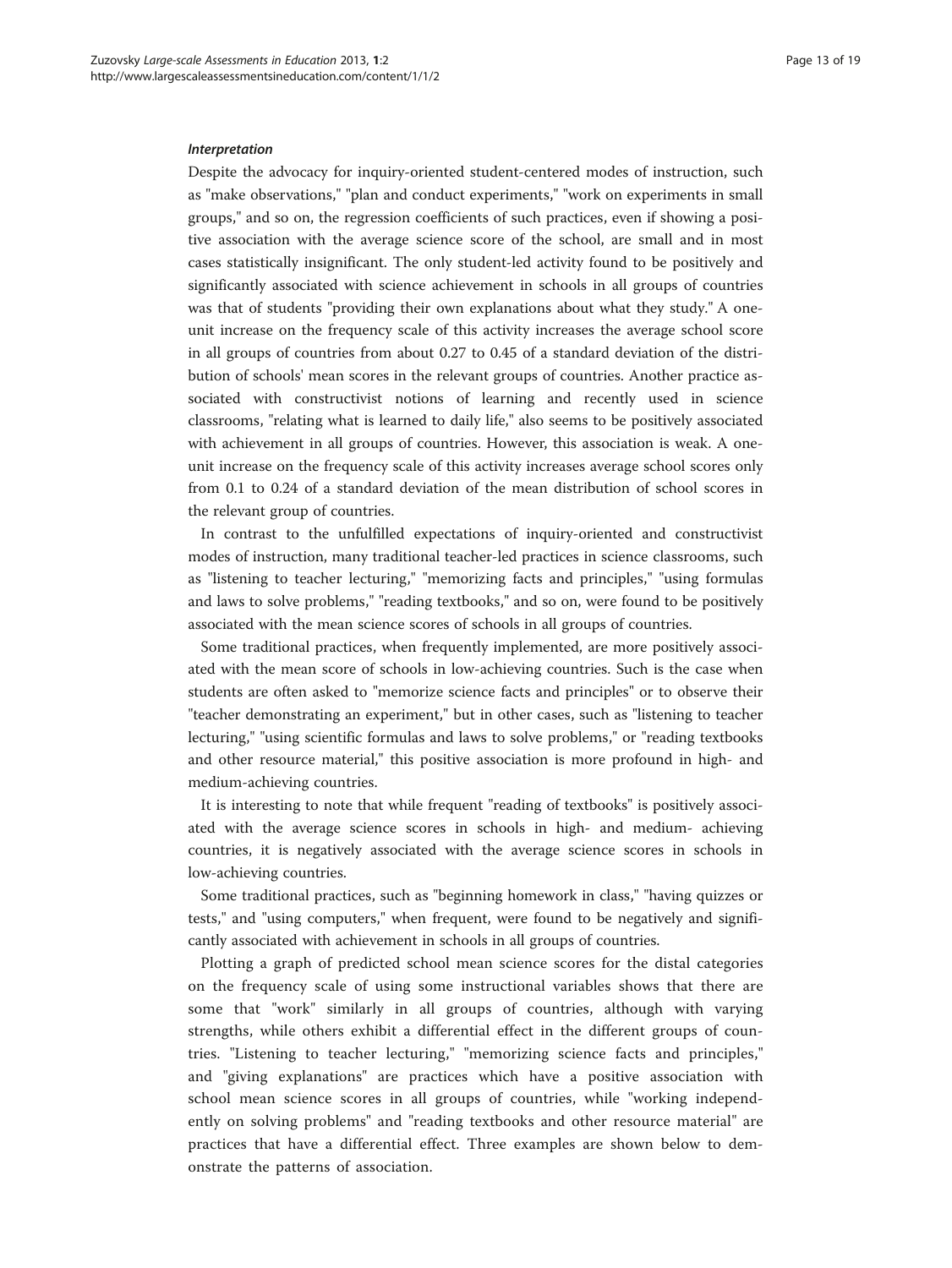

Figures 4 and 5 show a positive association between "listening to teacher lecturing" and "memorizing facts and principles" and the mean science score of schools. In contrast, Figure [6](#page-14-0) displays the differential association between "students working out problems on their own" and the mean science score of schools.

Predicted scores in the two distal categories on the frequency scales of using the instructional practice make it possible to compute the achievement gap between students exposed during every lesson to the instructional practice and those who never engage in such a practice.

### The between-schools and between-countries variance components

The hierarchical regression analysis employed in this study yields information on the variance components of the between-schools and between-countries average school scores in mathematics and in science. The variance components of the average school

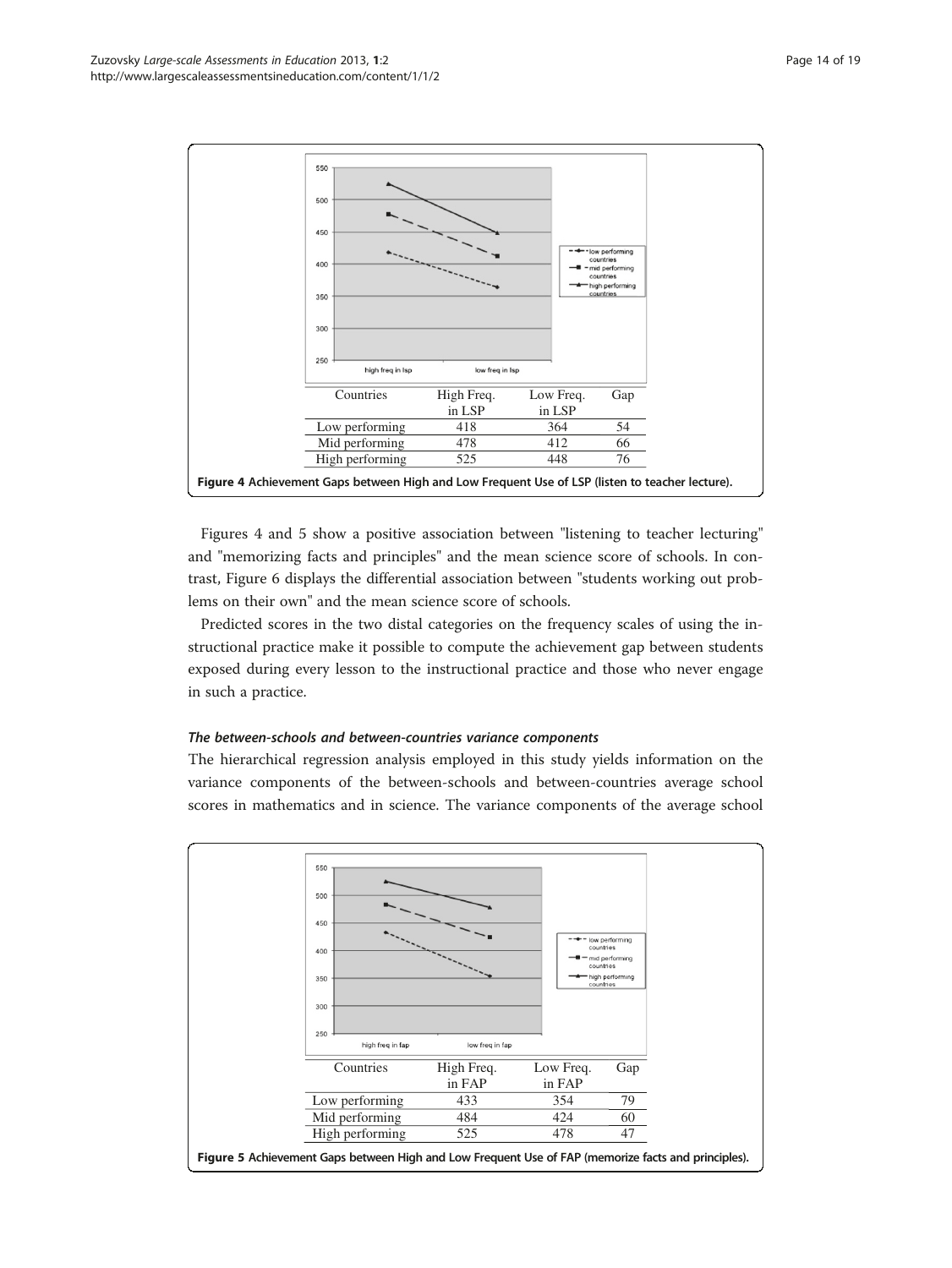<span id="page-14-0"></span>

mathematics scores are 2,683 between-schools and 4,952 between-countries – 35% vs. 65% of the total variance in average school scores.

In science, the variance components of average school science scores are 2,257 between schools vs. 3,326 between countries—43% vs. 57% of the total variance in average school scores. While most of the variances in schools' average mathematics scores lies between countries, in science the difference between the variance components is less pronounced.

### Conclusion

The regression coefficient of a set of instructional variables on the mean score of schools in mathematics and science in the three groups of countries provides us with an answer to the research question of whether or not frequent use of these modes of instruction is similarly and significantly associated with learning outcomes in all three groups of countries. A similar association might support the idea of an existing comprehensive instructional theory about "what works" and "what does not work."

Indeed, in both school subjects, some modes of instruction were found to be similarly associated with achievements in all three groups of countries (either positively or negatively). In mathematics, instruction targeted at developing computational skills (practicing four operations without calculators, memorizing formulas and procedures, and writing equations and functions) and traditional modes of instruction (listening to teacher lecturing, and requiring students to explain their answers), were found to be positively and significantly associated with mathematics achievements in all groups of countries, though with varying strength. Usually, this association is much stronger in low-achieving countries.

Some instructional activities in mathematics classes were found to be negatively and significantly associated with achievement in all groups of countries and often more so in low-achieving countries (frequent interpretation of data in tables or graphs, begin homework in class, frequent use of computers, frequent group work, and having tests or quizzes frequently); while interpreting graphs and charts, and the use of computers are regarded as more demanding modes of instruction. Frequent testing or frequent group work and frequently starting to do homework in class may be a symptom of low attainment and not its cause.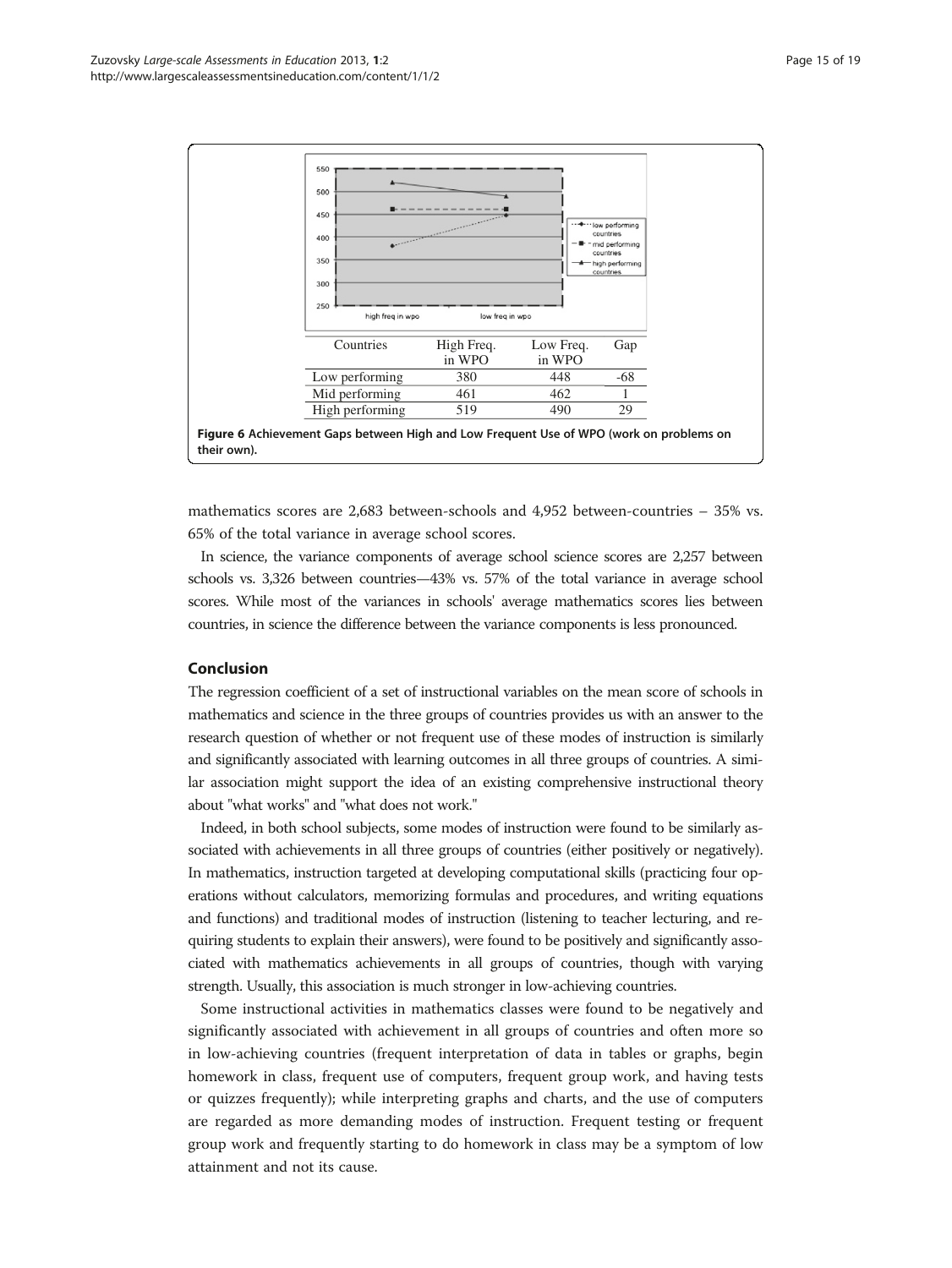In science, too, certain instructional variables were found to be similarly associated with achievement in all groups of countries. As in mathematics, variables that represent traditional expository modes of teaching (listening to teacher lecturing, and memorizing facts and principles) were found to be positively and significantly associated with science achievements in all three groups of countries. Here too, some types of instruction were found to be negatively associated with achievements in all groups of countries (frequent use of computers, frequent testing, frequently beginning to do homework in class). As in the case of mathematics instruction, the negative association of frequent use of computers with achievement can signal teachers' lack of digital pedagogies, which might explain the ineffectiveness of this mode of instruction. The habit of starting to do homework in class may indicate reduced instructional time, which may have a negative effect on achievement, or may signify weakness of the students that is, on its own, the reason for their low achievements. Similarly, the negative association of frequent testing with achievement may be the result of low performance of schools and not its cause.

On the other hand, in both school subjects, there are variables that do not exhibit similar association with achievement in all groups of countries. Most of these variables are those oriented toward more constructivist modes of instruction. Variables describing students working on problems on their own both in science and mathematics designing or planning experiments in science, and deciding on ways to solve problems in mathematics, which are highly demanding modes of instruction—show a differential effect. Frequent implementation of these practices was found to be positively associated with learning outcomes in high- and medium-achieving countries but negatively associated with learning outcomes in low-achieving countries.

These findings confirm conclusions reached in other studies of science and mathematics instruction (Le et al., [2006;](#page-17-0) von Secker, [2002](#page-18-0); von Secker & Lissitz, [1999](#page-18-0)), which hold that replacing teacher-led (traditional) practices with more student-led (constructivist) practices will not necessarily result in more learning for all, unless students have the basic vocabulary and conceptual understanding essential for engaging in meaningful self-regulated learning. Such student-centered, more demanding practices will be more beneficial for high-achieving students (more of whom can be found in high-achieving countries) and might be a waste of time for low-achieving students in low-achieving countries.

The association between modes of instruction and students' academic achievements observed in this study on the school level provide clues regarding the different approaches to teaching mathematics and science that are sensitive to the students' academic level. The instructional choices that teachers make do not affect all students in all countries equally. Evaluating the differential effect of teacher practices in different countries grouped according to achievement level can help to shape effective pedagogical practices and also have implications for teacher training in different countries.

### Limits of the study

As this study follows the tradition of instructional effectiveness studies and uses advanced statistical procedures employed in the area, it cannot escape the significant criticism raised against this line of research (Caro & Sandoval-Hernandez, [2012a;](#page-16-0) Sandoval-Hernandez, [2008;](#page-17-0) Wrigley, [2004](#page-18-0)). The most common critique points to the lack of theory behind school effectiveness studies. Some claim that the operationalization of the constructs included in these studies represents "no more than common sense and statistical criteria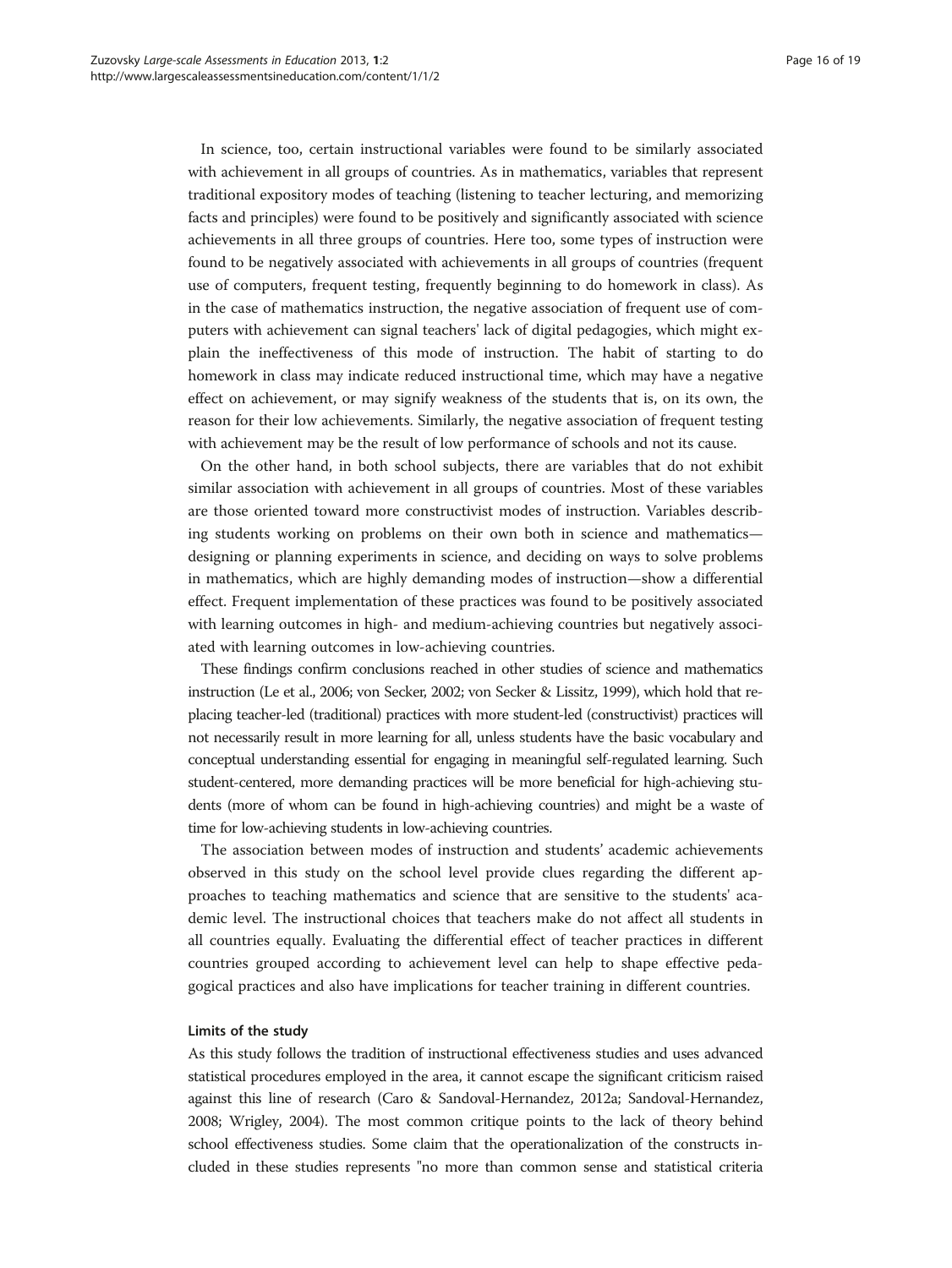<span id="page-16-0"></span>without considering the theories available in education and other disciplines." If such constructs turn to show significant coefficients in statistical models, they are regarded as important factors for improving education systems (Caro & Sandoval-Hernandez, 2012b, p. 2). This kind of wrong causal inference, normally coupled with additive causal interpretation, ignores the complex nature of educational systems in which educational outcomes result from interactions (Aitkin & Zuzovsky, 1994; Murnane & Willett, [2011\)](#page-17-0).

A related criticism concerns the "fishing for correlations" practice between particular constructs and student outcomes without fully understanding why and how it is expected that the two would be related (Coe & Fitz-Gibbon, 1998). On this aspect, Caro and Sandoval-Hernandez (2012b) note that it can be said that we know something about what works in education, but we know little about why it works or about the mechanisms at work.

This study, thus, is a challenge for further studies to provide answers to the "why" questions.

A further limitation relates to the use of classroom averages, thus ignoring the imputation variance of the plausible values. Readers should take into consideration that this analysis choice will deflate standard errors.

### Additional files

[Additional file 1:](http://www.biomedcentral.com/content/supplementary/2196-0739-1-2-S1.doc) Appendix A. Countries grouped by achievement in science and mathematics.

[Additional file 2:](http://www.biomedcentral.com/content/supplementary/2196-0739-1-2-S2.doc) Appendix B. Predicted score for high and low frequencies of WPO.

[Additional file 3:](http://www.biomedcentral.com/content/supplementary/2196-0739-1-2-S3.doc) Appendix C. Descriptive statistics of the frequency of using instructional variables in mathematics in the three groups of countries.

[Additional file 4:](http://www.biomedcentral.com/content/supplementary/2196-0739-1-2-S4.doc) Appendix D. Descriptive statistics of the frequency of using instructional variables in science in the three groups of countries.

#### Competing interests

The author declares she has no competing interests.

#### Received: 9 May 2013 Accepted: 20 May 2013 Published: 9 July 2013

#### References

Arora, A, & Ramirez, MJ. (2004). Developing indicators of education contexts. In Constantinos Papanastasiou (Ed.), TIMSS Proceedings of the IRC-2004 Conference (Vol 1, pp. 1–18). Cyprus University Press.

Aitkin, M, & Zuzovsky, R. (1994). Multilevel interaction models and their use in the analysis of large-scale school effectiveness studies. School Effectiveness and School Improvement, 5(1), 45–73.

- Bloom, B. (1976). Human characteristics and school learning. New York: McGraw-Hill.
- Brophy, J. (1996). Classroom management as socializing students into clearly articulated roles. Paper presented at the AERA Annual. New York: Meeting.
- Brophy, J, & Good, TL. (1986). Teacher behavior and student achievement. In M Wittrock (Ed.), Third Handbook of Research on Teaching (pp. 328–375). New York: Macmillan.

Bruner, JS. (1961). The act of discovery. Harvard Educational Review, 31, 21–32.

- Caro, D, & Sandoval-Hernandez, A. (2012a). An exploratory structural equation modeling approach to evaluate sociological theories in international large-scale assessment studies. Paper presented at the AERA Annual Meeting. Canada: Vancouver.
- Caro, D, & Sandoval-Hernandez, A. (2012b). An exploratory structural equation modeling approach to evaluate sociological theories in international large-scale assessment studies. Paper presented at the AERA Conference. Canada: Vancouver. Carroll, JB. (1963). A model of school learning. Teachers College Record, 64, 722–733.

Coe, R, & Fitz-Gibbon, CT. (1998). School effectiveness research: Criticisms and recommendations. Oxford Review of Education, 24(4), 421–438.

Creemers, BPM. (1994). The effective classroom. London: Cassell. Dale, R. (2000). Globalization and education: Demonstrating a "common world educational culture" or locating "structural education agenda"? Educational Theory, 50(4), 427–448.

- Dale, R, & Robertson, SL. (2002). The varying effects of regional organizations as subjects of globalization of education. Comparative Education Review, 46(4), 10–36.
- Desimone, LM, Smith, T, Baker, D, & Ueno, K. (2005). Assessing barriers to reform of US mathematics instruction from an international perspective. American Educational Research Journal, 42, 501–536.
- Doyle, W. (1985). Effective secondary classroom practices. In MJ Kyle (Ed.), Reaching for excellence. An effective schools' sourcebook. Washington, DC: US Government Printing Office.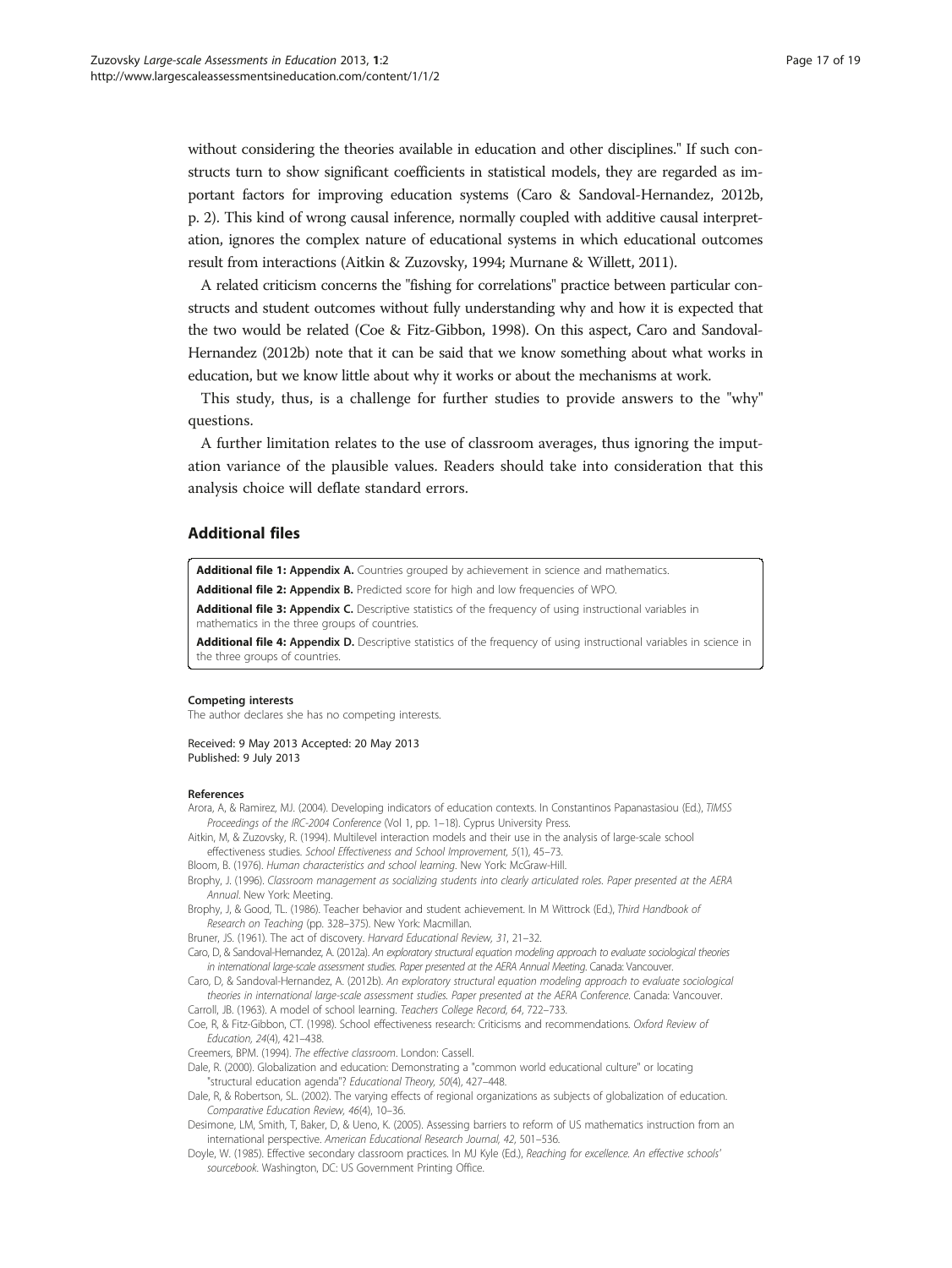<span id="page-17-0"></span>Dudits, J, & Elijio, A. (2008). Trends in similarities and differences of students' mathematics profiles in various countries. Paper presented at the Third IEA Research Conference. Taipei: The National Taiwan Normal University. Duschl, RA. (1990). Restructuring science education: The importance of theories and their development. New York: Teachers

- College Press. Erberber, E, Arora, A, & Preuscheft, C. (2008). Developing the TIMSS-2007 background questionnaires, TIMSS-2007
- Technical Report. In TIMSS & PIRLS International Study Center, Lynch School of Education, Boston College (pp. 45–62).
- Fraser, BJ, Walberg, HJ, Welch, WW, & Hattie, JA. (1987). Syntheses of educational productivity research. International Journal of Educational Research, 11, 145–252.
- Fuller, B, & Clarke, P. (1994). Raising school effects while ignoring culture? Local conditions and the influence of classroom tools, rules and pedagogy. Review of Educational Research, 64, 119–157.
- Grønmo, LS, Kjaernsli, M, & Lie, S. (2004). Looking for cultural and geographical factors in patterns of responses to TIMSS items. In EC Papanastasiou (Ed.), Proceedings of the IRC-2004 TIMSS Conference (pp. 99–112). Cyprus: Cyprus University Press.
- Hiebert, J, Carpenter, TP, Fennema, E, Fuson, K, Human, P, Murray, H, et al. (1996). Problem solving as a basis for reform in curriculum and instruction: The case of mathematics. Educational Researcher, 25(4), 12–21.
- Houang, RT, Schmidt, WH, & Cogan, L. (2004). Curriculum and learning gains in mathematics: Across country analysis using TIMSS. In C Papanastasiou (Ed.), Proceedings of the IRC-2004 TIMSS Conference (Vol. 1, pp. 224–254). Cyprus: Cyprus University Press.
- House, JD. (2005). Motivational qualities of instructional strategies and computer use for mathematics teaching in the United States and Japan: Results from TIMSS-1999 – assessment. International Journal of Instructional Media, 32, 89–104.
- House, JD, & Telese, J. (2008). Relationships between student and instructional factors and algebra achievement of students in the United States and Japan: An analysis of TIMSS-2003 data. Educational Research and Evaluation: An International Journal on Theory and Practice, 14(1), 101–112.
- Húsen, T. (1973). Foreword. In LC Comber & JP Keeves (Eds.), Science education in nineteen countries. International Studies in Evaluation (Vol. 1). Stockholm: Almquist & Wiksell.
- Japeli-Pavesic, B, & Korenjak-Cerne, S. (2004). Differences in teaching and learning mathematics in classes over the world: The application of adapted leader clustering method. In EC Papanastasiou (Ed.), Proceedings of the IRC-2004 TIMSS Conference (Vol. 2, pp. 85–107). Cyprus: Cyprus University Press.
- Le, V, Stecher, BM, Lockwood, JR, Hamilton, LS, Robyn, A, Williams, VL, Ryan, GW, Kerr, KA, Martinez, JF, & Klein, SP. (2006). Improving mathematics and science education: A longitudinal investigation of the relationship between reformoriented instruction and student achievement. Santa Monica, CA: Rand.
- Lee, O, & Luyks, A. (2005). Dilemmas in scaling up innovations in elementary science instruction with non-mainstream students. American Educational Research Journal, 42, 411–438.
- Li, S. (1999). Does practice make perfect? For the Learning of Mathematics, 19(3), 33–35.
- Merrill, MD. (1991). Constructivism and instruction design. Educational Technology, 31, 45–53.
- Miller, SK. (1985). Research on exemplary schools: An historical perspective. In G Austin & H Garber (Eds.), Research on exemplary schools (pp. 3–30). Orlando, FL: Academic.
- Murnane, R, & Willett, JB (Eds.). (2011). Methods matter: Improving Causal Inference in Educational and Social Science Research. Oxford University Press.

Postlethwaite, TN, & Ross, KN. (1992). Effective schools in reading. Implications for Educational Planners. The Hague: IEA. Purkey, SC, & Smith, MS. (1983). Effective schools: A review. The Elementary School Journal, 83(4), 426–452.

- Raudenbush, S, Bryk, A, Cheong, YE, Congdon, R, & du Toit, M. (2004). HLM6: Hierarchical linear and non-linear modeling. Lincolnwood, IL: Scientific Software International, Inc.
- Rutkowski, L, & Rutkowski, D. (2009). Trends in TIMSS responses over time: Evidence of global forces in education? Educational Research and Evaluation, 15(2), 137–152.
- Sandoval-Hernandez, A. (2008). School effectiveness research: A review of criticisms and some proposals to address them. In Education (Special Issue) (pp. 31–44).
- Scheerens, J. (1990). School effectiveness research and the development of process indicators of school functioning. School Effectiveness and School Improvement, 1, 61–80.
- Scheerens, J. (2000a). Improving school effectiveness. Paris: UNESCO, International Institute for Educational Planning. (Fundamentals of Educational Planning Series No. 68).

Scheerens, J. (2000b). School effectiveness in developed and developing countries: A review of the research evidence. World Bank.<http://www.worldbank.org/education.schools>.

- Scheerens, J. (2004). Review of School and Instructional Effectiveness Research. Paper commissioned for the EFA Global Monitoring Report, 2005. The Quality Imperative, UNESCO.
- Scheerens, J, & Bosker, RJ. (1997). The foundations of educational effectiveness. Oxford: Elsevier.
- Scheerens, J, Vermeulen, CJAJ, & Pelgrun, WJ. (1989). Generalizability of school and instructional effectiveness indicators across nations. In BPM Creemer & J Scheerens (Eds.), Development in school effectiveness research. Special issue of the International Journal of Educational Research. Oxford: Pergamon Press. 13(7), 789–800.
- Schmidt, WH, Raizen, SA, Britton, ED, Bianchi, LJ, & Wolfe, RG. (1997a). Many visions, many aims. Cross-national investigation of curricula intentions in school science (Vol. A). Dordrecht: Kluwer.
- Schmidt, WH, Raizen, SA, Britton, ED, Bianchi, LJ, & Wolfe, RG. (1997b). Many visions, many aims. Cross-national investigation of curricula intentions in school science (Vol. B). Dordrecht: Kluwer.
- Schmidt, WH, Wung, H, & Logan, LS. (2001). Why schools matter: Cross national comparison of curricula and learning. San Francisco, CA: Jossey Bass.
- Schwab, JJ. (1962). The concept of the structure of a discipline. Education Record, 43, 197-205.
- Seidel, T, & Shavelson, RJ. (2007). Teaching effectiveness research in the past decade: The role of theory and research design in disentangling meta-analysis results. Review of Educational Research, 77(4), 454–499.
- Shulman, LS, & Tamir, P. (1973). Research on teaching in the natural sciences. In RWM Travers (Ed.), Second handbook of research on teaching (pp. 1098–1148). Chicago: Rand McNally.
- Stallings, J. (1985). Effective elementary classroom practices. In MJ Kyle (Ed.), Reaching for excellence. An effective schools sourcebook. Washington, DC: US Government Printing Office.